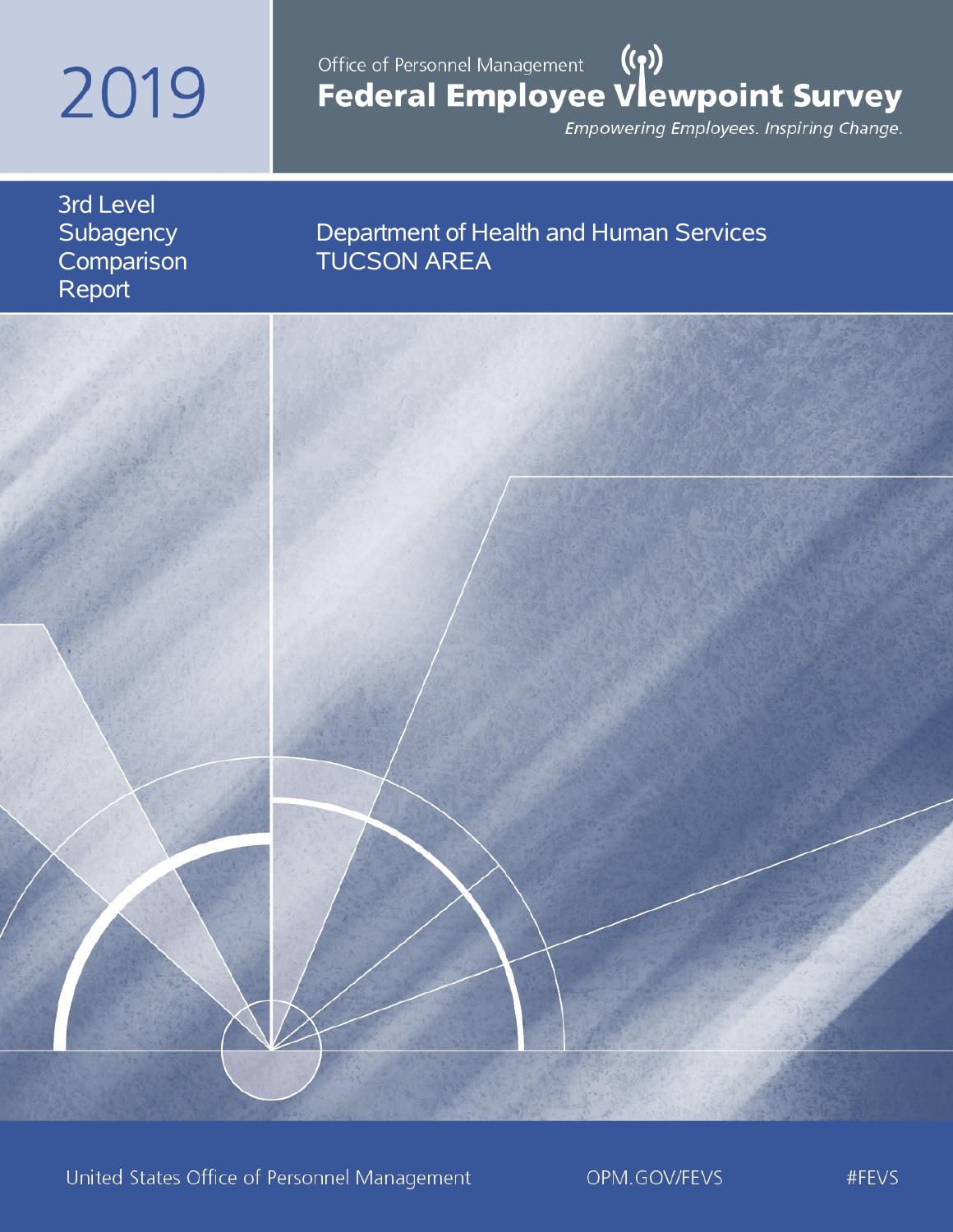This 2019 OPM Federal Employee Viewpoint Survey Report provides summary results for your subagencies, including comparisons to your department or agency.

#### **Response Summary**

| <b>Surveys</b><br>Completed | <b>Response</b><br>Rate |
|-----------------------------|-------------------------|
| 51,703                      | 71.9%                   |
| 8,572                       | 65.8%                   |
| 88                          | 32.6%                   |
| 18                          | 64.3%                   |
| 70                          | 28.9%                   |
|                             |                         |

#### **Your Data**

A Microsoft® Excel® file containing your results is embedded in this document. To access the workbook, double click on the 'pin' in the upper left corner of this page. Alternatively, you may access the workbook through the vertical navigation pane on the left side of the Adobe® Reader® window by clicking on the image of the paper clip.

#### **Main Report Results**

The results include response percentages for each survey item. The definitions for the Positive, Neutral, and Negative response percentages vary in the following ways across the three primary response scales used in the survey:

Positive: *"Strongly Agree* and *Agree"* or *"Very Satisfied* and *Satisfied"* or *"Very Good* and *Good"*

Neutral: *"Neither Agree nor Disagree"* or *"Neither Satisfied nor Dissatisfied"* or *"Fair"*

Negative: *"Disagree* and *Strongly Disagree"* or *"Dissatisfied* and *Very Dissatisfied"* or *"Poor* and *Very Poor"*

Positive, Neutral, and Negative percentages are based on the total number of responses (N) that are in these three categories. The number of *Do Not Know (DNK), No Basis to Judge (NBJ), Choose Not to Participate, Not Available to Me, Unaware of Programs,* or *No Support Required* responses, where applicable, is listed separately.

*Note*: Response rates are not displayed in the Response Summary table when there are fewer than 10 completed surveys. The report tables that follow do not include results for any subagency that had fewer than 10 completed surveys.

#### **My Work Experience**

#### *1. I am given a real opportunity to improve my skills in my organization.*

|                                         |        | N Positive | <b>Neutral</b> | <b>Negative</b> |
|-----------------------------------------|--------|------------|----------------|-----------------|
| Department of Health and Human Services | 51.414 | 73.6%      | 13.3%          | 13.2%           |
| Indian Health Service                   | 8.511  | 66.1%      | 17.2%          | 16.7%           |
| <b>TUCSON AREA</b>                      | 87     | 60.1%      | $19.1\%$       | 20.9%           |
| OFFICE OF THE AREA DIRECTOR             | 17     | 57.2%      | 18.0%          | 24.8%           |
| <b>SELLS SERVICE UNIT</b>               | 70     | 60.7%      | 19.3%          | 19.9%           |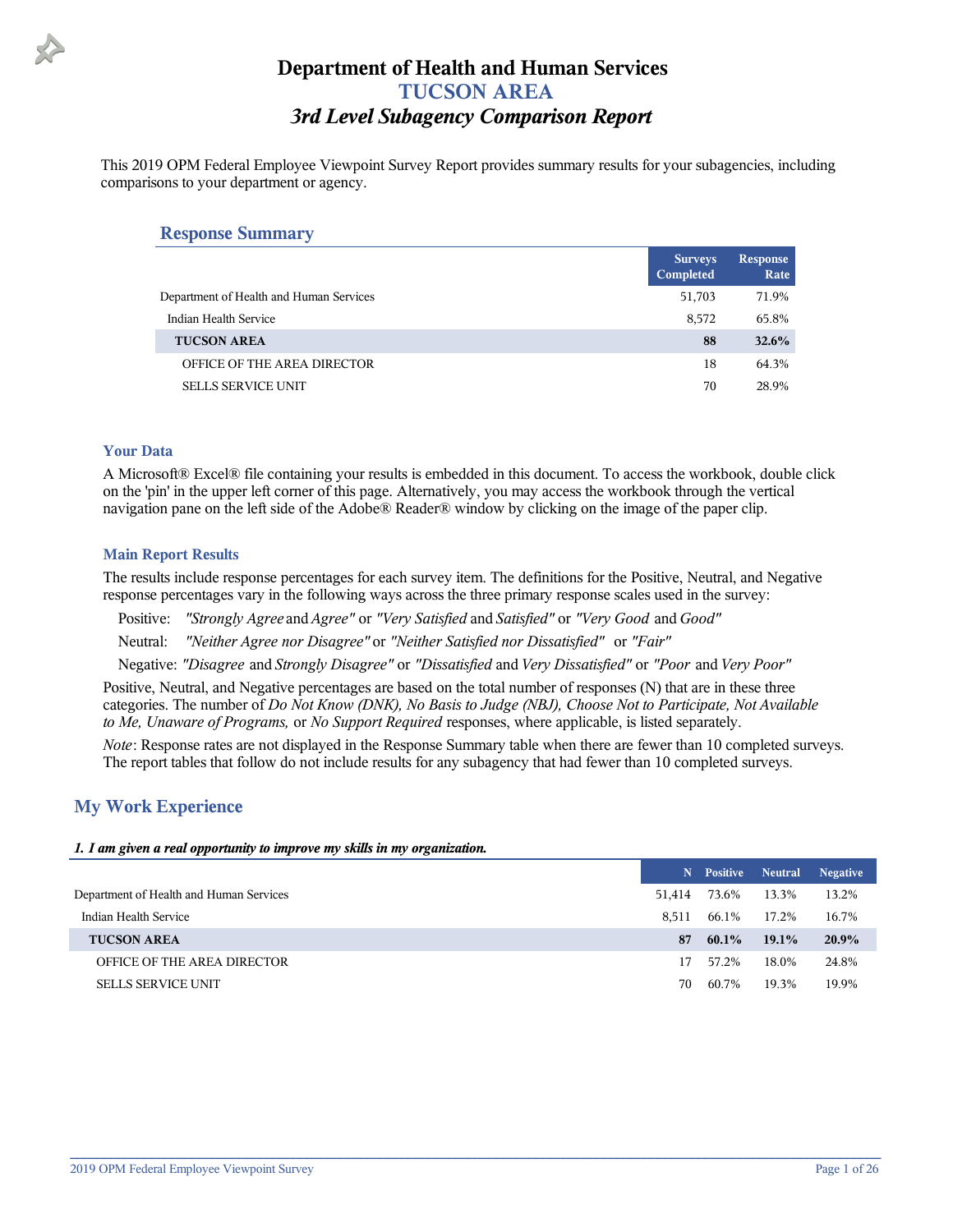## **My Work Experience (continued)**

#### *2. I have enough information to do my job well.*

|                                         | N.     | Positive | <b>Neutral</b> | Negative |
|-----------------------------------------|--------|----------|----------------|----------|
| Department of Health and Human Services | 51.398 | 76.6%    | 12.4%          | 10.9%    |
| Indian Health Service                   | 8.503  | 73.0%    | 15.8%          | 11.2%    |
| <b>TUCSON AREA</b>                      | 88.    | 74.5%    | $18.4\%$       | 7.1%     |
| OFFICE OF THE AREA DIRECTOR             | 18.    | 65.6%    | 28.3%          | 6.0%     |
| <b>SELLS SERVICE UNIT</b>               | 70.    | 76.7%    | 16.0%          | 7.3%     |

#### *3. I feel encouraged to come up with new and better ways of doing things.*

|                                         |        | N Positive | <b>Neutral</b> | <b>Negative</b> |
|-----------------------------------------|--------|------------|----------------|-----------------|
| Department of Health and Human Services | 51.277 | 69.0%      | 15.5%          | 15.5%           |
| Indian Health Service                   | 8.469  | 62.7%      | 19.9%          | 17.3%           |
| <b>TUCSON AREA</b>                      | 87     | $60.8\%$   | 21.9%          | 17.3%           |
| OFFICE OF THE AREA DIRECTOR             | 18.    | 59.8%      | 23.9%          | 16.3%           |
| <b>SELLS SERVICE UNIT</b>               | 69     | 61.0%      | 21.4%          | 17.6%           |

#### *4. My work gives me a feeling of personal accomplishment.*

|                                         |        | N Positive Neutral |          | <b>Negative</b> |
|-----------------------------------------|--------|--------------------|----------|-----------------|
| Department of Health and Human Services | 51.504 | 79.0%              | 12.0%    | 9.0%            |
| Indian Health Service                   | 8.528  | 76.2%              | 14.1%    | 9.7%            |
| <b>TUCSON AREA</b>                      | 87.    | 77.0%              | $16.1\%$ | 6.9%            |
| OFFICE OF THE AREA DIRECTOR             | 18.    | 65.0%              | 16.9%    | 18.1%           |
| <b>SELLS SERVICE UNIT</b>               | 69     | 80.0%              | 15.9%    | $4.2\%$         |

#### *5. I like the kind of work I do.*

|                                         | N.     | Positive | <b>Neutral</b> | <b>Negative</b> |
|-----------------------------------------|--------|----------|----------------|-----------------|
| Department of Health and Human Services | 51.491 | 86.9%    | 9.0%           | 4.2%            |
| Indian Health Service                   | 8.522  | 91.1%    | 7.0%           | 1.9%            |
| <b>TUCSON AREA</b>                      |        | 88 91.9% | $5.9\%$        | $2.2\%$         |
| OFFICE OF THE AREA DIRECTOR             | 18.    | 82.5%    | 17.5%          | $0.0\%$         |
| <b>SELLS SERVICE UNIT</b>               | 70     | 94.2%    | 3.1%           | 2.7%            |

#### *6. I know what is expected of me on the job.*

|                                         |        | N Positive | <b>Neutral</b> | <b>Negative</b> |
|-----------------------------------------|--------|------------|----------------|-----------------|
| Department of Health and Human Services | 51,442 | 83.7%      | 9.4%           | 6.9%            |
| Indian Health Service                   | 8.527  | 86.6%      | 8.4%           | 5.1%            |
| <b>TUCSON AREA</b>                      | 88     | 86.4%      | $8.9\%$        | $4.6\%$         |
| OFFICE OF THE AREA DIRECTOR             | 18     | 72.6%      | 22.1%          | 5.2%            |
| <b>SELLS SERVICE UNIT</b>               | 70     | 89.8%      | 5.7%           | 4.5%            |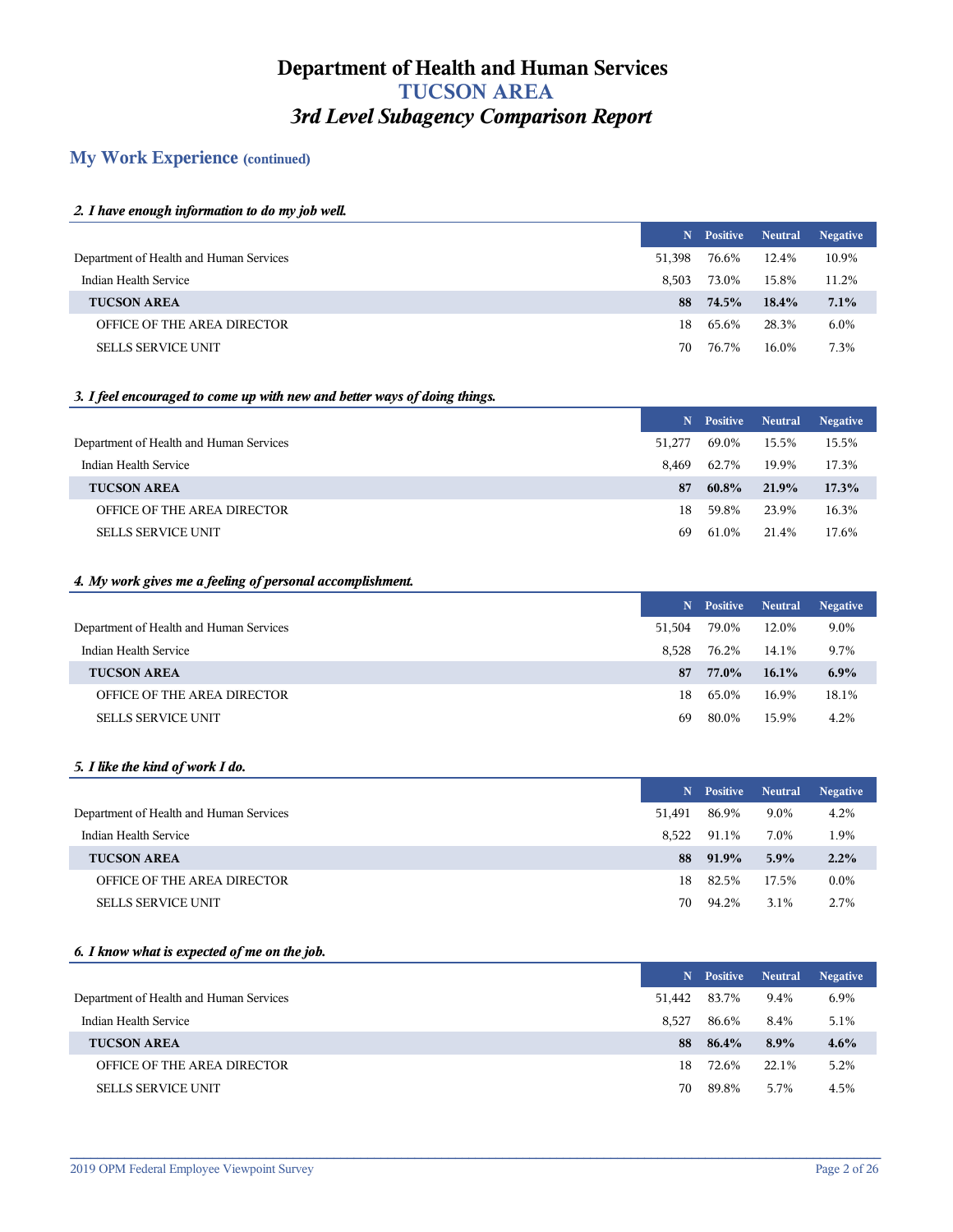## **My Work Experience (continued)**

#### *7. When needed I am willing to put in the extra effort to get a job done.*

|                                         |        | N Positive | <b>Neutral</b> | <b>Negative</b> |
|-----------------------------------------|--------|------------|----------------|-----------------|
| Department of Health and Human Services | 51.508 | 97.0%      | 2.1%           | 0.9%            |
| Indian Health Service                   | 8.531  | 96.0%      | 2.9%           | 1.1%            |
| <b>TUCSON AREA</b>                      | 88     | $96.7\%$   | $3.3\%$        | $0.0\%$         |
| OFFICE OF THE AREA DIRECTOR             | 18     | 89.6%      | 10.4%          | $0.0\%$         |
| <b>SELLS SERVICE UNIT</b>               | 70     | 98.4%      | 1.6%           | $0.0\%$         |

#### *8. I am constantly looking for ways to do my job better.*

|                                         |        | N Positive | <b>Neutral</b> | <b>Negative</b> |
|-----------------------------------------|--------|------------|----------------|-----------------|
| Department of Health and Human Services | 51,540 | 92.8%      | 6.1%           | 1.1%            |
| Indian Health Service                   | 8.543  | 91.9%      | 7.1%           | 1.0%            |
| <b>TUCSON AREA</b>                      | 88     | $91.0\%$   | $8.0\%$        | $1.0\%$         |
| OFFICE OF THE AREA DIRECTOR             | 18     | 89.6%      | 10.4%          | $0.0\%$         |
| <b>SELLS SERVICE UNIT</b>               | 70     | 91.3%      | 7.4%           | 1.3%            |

#### *9. I have sufficient resources (for example, people, materials, budget) to get my job done.*

|                                         | N.     | Positive | <b>Neutral</b> | <b>Negative</b> | <b>DNK</b> |
|-----------------------------------------|--------|----------|----------------|-----------------|------------|
| Department of Health and Human Services | 51,195 | 58.2%    | 15.2%          | 26.6%           | 102        |
| Indian Health Service                   | 8.446  | 52.4%    | 18.4%          | 29.2%           | 26         |
| <b>TUCSON AREA</b>                      | 85.    | 59.3%    | $10.9\%$       | 29.8%           | $\bf{0}$   |
| OFFICE OF THE AREA DIRECTOR             | 17     | 60.0%    | $0.0\%$        | 40.0%           | $\theta$   |
| <b>SELLS SERVICE UNIT</b>               | 68     | 59.2%    | 13.5%          | 27.4%           | $\theta$   |

#### *10. My workload is reasonable.*

|                                         |        | N Positive Neutral |       | <b>Negative</b> | <b>DNK</b> |
|-----------------------------------------|--------|--------------------|-------|-----------------|------------|
| Department of Health and Human Services | 51.270 | 62.9%              | 15.1% | 22.0%           | 58         |
| Indian Health Service                   | 8.477  | 62.7%              | 17.0% | 20.3%           | 14         |
| <b>TUCSON AREA</b>                      | 86     | $66.0\%$           | 15.9% | 18.1%           |            |
| OFFICE OF THE AREA DIRECTOR             | 18     | 50.1%              | 23.8% | 26.1%           | 0          |
| <b>SELLS SERVICE UNIT</b>               | 68     | 70.0%              | 13.9% | 16.1%           |            |

#### *11. My talents are used well in the workplace.*

|                                         |        | N Positive | Neutral  | <b>Negative</b> | <b>DNK</b>   |
|-----------------------------------------|--------|------------|----------|-----------------|--------------|
| Department of Health and Human Services | 50.945 | 66.5%      | 15.3%    | 18.2%           | 196          |
| Indian Health Service                   | 8.418  | 70.5%      | 15.4%    | 14.1%           | 32           |
| <b>TUCSON AREA</b>                      | 85.    | 70.5%      | $14.0\%$ | $15.5\%$        |              |
| OFFICE OF THE AREA DIRECTOR             | 17     | 52.2%      | 16.2%    | 31.6%           | $\mathbf{0}$ |
| <b>SELLS SERVICE UNIT</b>               | 68     | 74.8%      | 13.5%    | 11.6%           |              |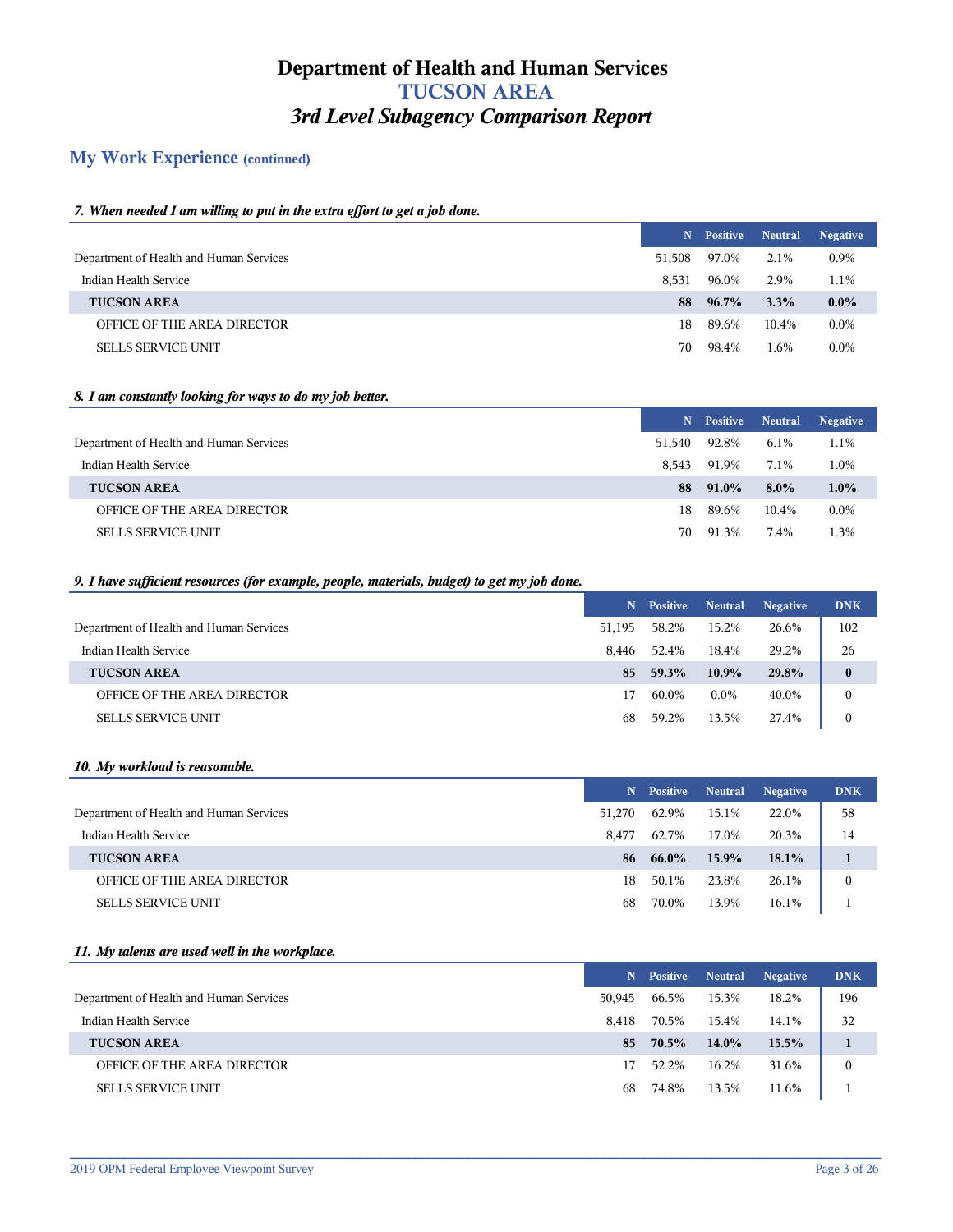## **My Work Experience (continued)**

#### *12. I know how my work relates to the agency's goals.*

|                                         | N.     | <b>Positive</b>   | Neutral  | <b>Negative</b> | <b>DNK</b>   |
|-----------------------------------------|--------|-------------------|----------|-----------------|--------------|
| Department of Health and Human Services | 51.296 | 89.0%             | 7.2%     | 3.9%            | 127          |
| Indian Health Service                   | 8.490  | 87.3%             | 9.3%     | 3.3%            | 29           |
| <b>TUCSON AREA</b>                      |        | $85 \quad 85.3\%$ | $13.6\%$ | $1.1\%$         |              |
| OFFICE OF THE AREA DIRECTOR             |        | 74.0%             | 26.0%    | $0.0\%$         | $\mathbf{0}$ |
| <b>SELLS SERVICE UNIT</b>               | 68     | 88.0%             | 10.7%    | $1.4\%$         |              |

#### *13. The work I do is important.*

|                                         | N.     | <b>Positive</b> | <b>Neutral</b> | <b>Negative</b> | <b>DNK</b>   |
|-----------------------------------------|--------|-----------------|----------------|-----------------|--------------|
| Department of Health and Human Services | 51,324 | 92.7%           | 5.3%           | 2.0%            | 93           |
| Indian Health Service                   | 8.502  | 95.7%           | 3.4%           | 0.9%            | 12           |
| <b>TUCSON AREA</b>                      | 88     | 92.9%           | $7.1\%$        | $0.0\%$         | $\bf{0}$     |
| OFFICE OF THE AREA DIRECTOR             | 18     | 80.9%           | 19.1%          | $0.0\%$         | $\mathbf{0}$ |
| <b>SELLS SERVICE UNIT</b>               | 70     | 95.8%           | 4.2%           | $0.0\%$         | $\mathbf{0}$ |

#### *14. Physical conditions (for example, noise level, temperature, lighting, cleanliness in the workplace) allow employees to perform their jobs well.*

|                                         |        | N Positive | <b>Neutral</b> | <b>Negative</b> | <b>DNK</b>       |
|-----------------------------------------|--------|------------|----------------|-----------------|------------------|
| Department of Health and Human Services | 51,302 | 73.5%      | 12.4%          | 14.1%           | 227              |
| Indian Health Service                   | 8.506  | 67.9%      | 14.9%          | 17.2%           | 30               |
| <b>TUCSON AREA</b>                      | 88     | 64.5%      | $12.4\%$       | $23.1\%$        | $\bf{0}$         |
| OFFICE OF THE AREA DIRECTOR             | 18.    | 67.2%      | 12.4%          | 20.4%           | $\mathbf{0}$     |
| <b>SELLS SERVICE UNIT</b>               | 70     | 63.9%      | 12.4%          | 23.7%           | $\boldsymbol{0}$ |

#### *15. My performance appraisal is a fair reflection of my performance.*

|                                         | N.     | Positive | <b>Neutral</b> | <b>Negative</b> | <b>DNK</b>     |
|-----------------------------------------|--------|----------|----------------|-----------------|----------------|
| Department of Health and Human Services | 50.971 | 76.6%    | 11.7%          | 11.7%           | 485            |
| Indian Health Service                   | 8.446  | 72.6%    | 12.9%          | 14.6%           | 73             |
| <b>TUCSON AREA</b>                      | 85.    | 69.8%    | $18.1\%$       | 12.2%           | $\overline{2}$ |
| OFFICE OF THE AREA DIRECTOR             | 18     | 82.7%    | 7.0%           | 10.2%           | 0              |
| <b>SELLS SERVICE UNIT</b>               | 67     | 66.4%    | 20.9%          | 12.7%           | C              |

#### *16. I am held accountable for achieving results.*

|                                         |        | N Positive | <b>Neutral</b> | <b>Negative</b> | <b>DNK</b> |
|-----------------------------------------|--------|------------|----------------|-----------------|------------|
| Department of Health and Human Services | 51.215 | 88.0%      | 8.8%           | 3.2%            | 186        |
| Indian Health Service                   | 8.480  | 82.9%      | 12.4%          | 4.7%            | 36         |
| <b>TUCSON AREA</b>                      | 87     | 75.7%      | $18.7\%$       | $5.6\%$         | $\bf{0}$   |
| OFFICE OF THE AREA DIRECTOR             | 18     | 82.6%      | 12.4%          | 5.0%            | 0          |
| <b>SELLS SERVICE UNIT</b>               | 69     | 74.1%      | 20.3%          | 5.7%            | $\theta$   |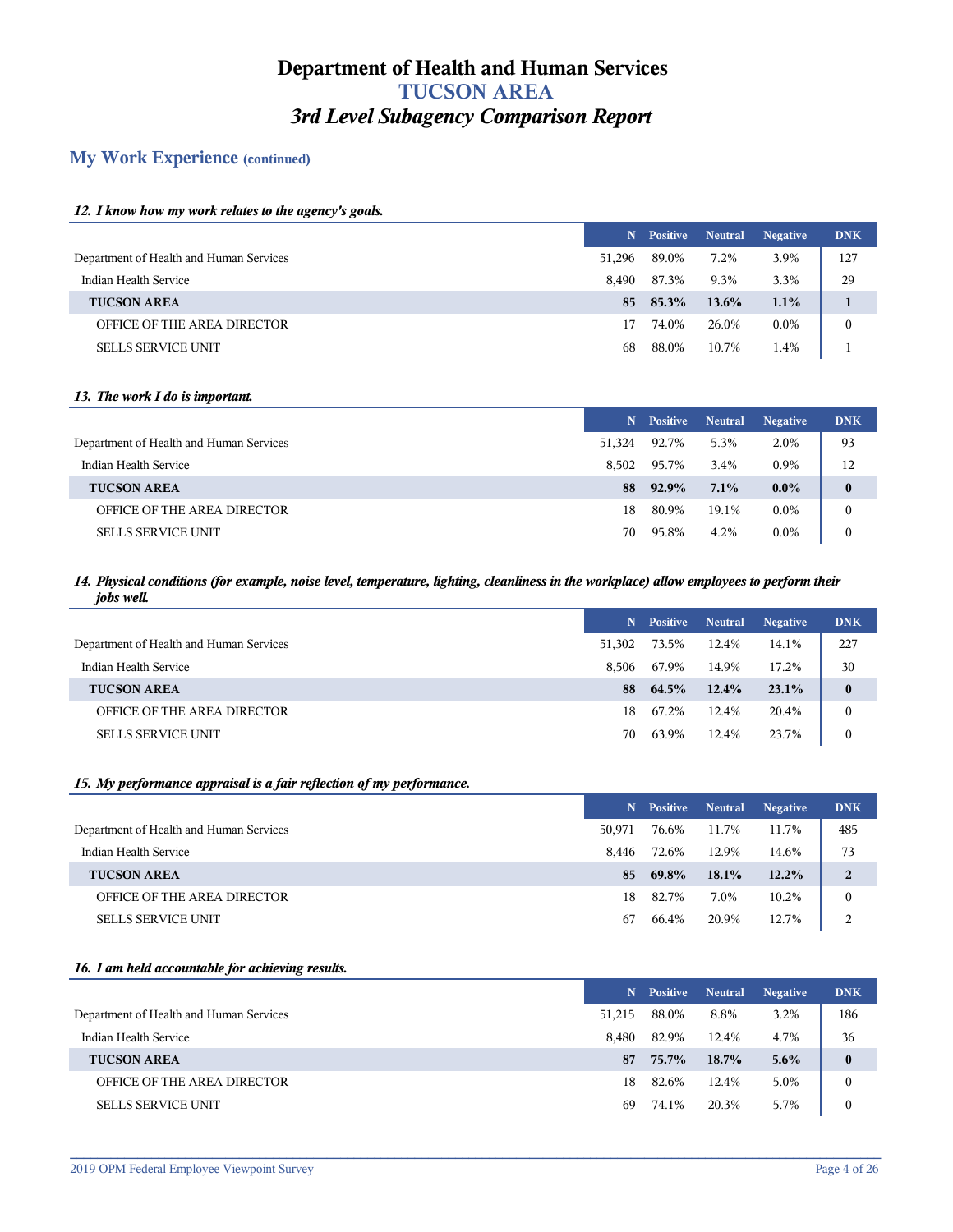## **My Work Experience (continued)**

## *17. I can disclose a suspected violation of any law, rule or regulation without fear of reprisal.*

|                                         |        | N Positive | <b>Neutral</b> | <b>Negative</b> | <b>DNK</b> |
|-----------------------------------------|--------|------------|----------------|-----------------|------------|
| Department of Health and Human Services | 48,938 | 68.6%      | 17.4%          | 13.9%           | 2,481      |
| Indian Health Service                   | 8.322  | 59.6%      | 20.4%          | 20.0%           | 177        |
| <b>TUCSON AREA</b>                      | 82     | 59.0%      | $23.1\%$       | 17.9%           | 4          |
| OFFICE OF THE AREA DIRECTOR             | 18     | 74.9%      | 10.2%          | 14.9%           |            |
| <b>SELLS SERVICE UNIT</b>               | 64     | 54.7%      | 26.5%          | 18.8%           | 4          |

#### *18. My training needs are assessed.*

|                                         | N.     | <b>Positive</b> | <b>Neutral</b> | <b>Negative</b> | <b>DNK</b>   |
|-----------------------------------------|--------|-----------------|----------------|-----------------|--------------|
| Department of Health and Human Services | 51,030 | 60.0%           | 21.3%          | 18.7%           | 435          |
| Indian Health Service                   | 8.436  | 54.9%           | 24.2%          | 20.9%           | 78           |
| <b>TUCSON AREA</b>                      | 86     | 48.0%           | $30.7\%$       | 21.3%           |              |
| OFFICE OF THE AREA DIRECTOR             | 17     | 53.5%           | 35.8%          | 10.7%           | $\mathbf{0}$ |
| <b>SELLS SERVICE UNIT</b>               | 69     | 46.7%           | 29.6%          | 23.8%           |              |

#### *19. In my most recent performance appraisal, I understood what I had to do to be rated at different performance levels (for example, Fully Successful, Outstanding).*

|                                         | N.     | <b>Positive</b> | <b>Neutral</b> | <b>Negative</b> | <b>NBJ</b>   |
|-----------------------------------------|--------|-----------------|----------------|-----------------|--------------|
| Department of Health and Human Services | 50.648 | 74.9%           | 11.8%          | 13.2%           | 876          |
| Indian Health Service                   | 8.402  | 76.9%           | 11.4%          | 11.7%           | 137          |
| <b>TUCSON AREA</b>                      | 84     | 75.9%           | $10.5\%$       | 13.5%           | 3            |
| OFFICE OF THE AREA DIRECTOR             | 18     | 82.8%           | 10.2%          | 7.0%            | $\mathbf{0}$ |
| <b>SELLS SERVICE UNIT</b>               | 66     | 74.2%           | 10.6%          | 15.2%           | 3            |

## **My Work Unit**

#### *20. The people I work with cooperate to get the job done.*

|                                         | N.     | <b>Positive</b> Neutral |          | <b>Negative</b> |
|-----------------------------------------|--------|-------------------------|----------|-----------------|
| Department of Health and Human Services | 51,408 | 80.7%                   | 10.8%    | 8.5%            |
| Indian Health Service                   | 8.504  | 65.2%                   | 18.3%    | 16.5%           |
| <b>TUCSON AREA</b>                      |        | $86 \quad 65.8\%$       | $19.1\%$ | $15.1\%$        |
| OFFICE OF THE AREA DIRECTOR             | 17     | 81.6%                   | 12.8%    | 5.5%            |
| <b>SELLS SERVICE UNIT</b>               | 69     | 62.1%                   | 20.6%    | 17.4%           |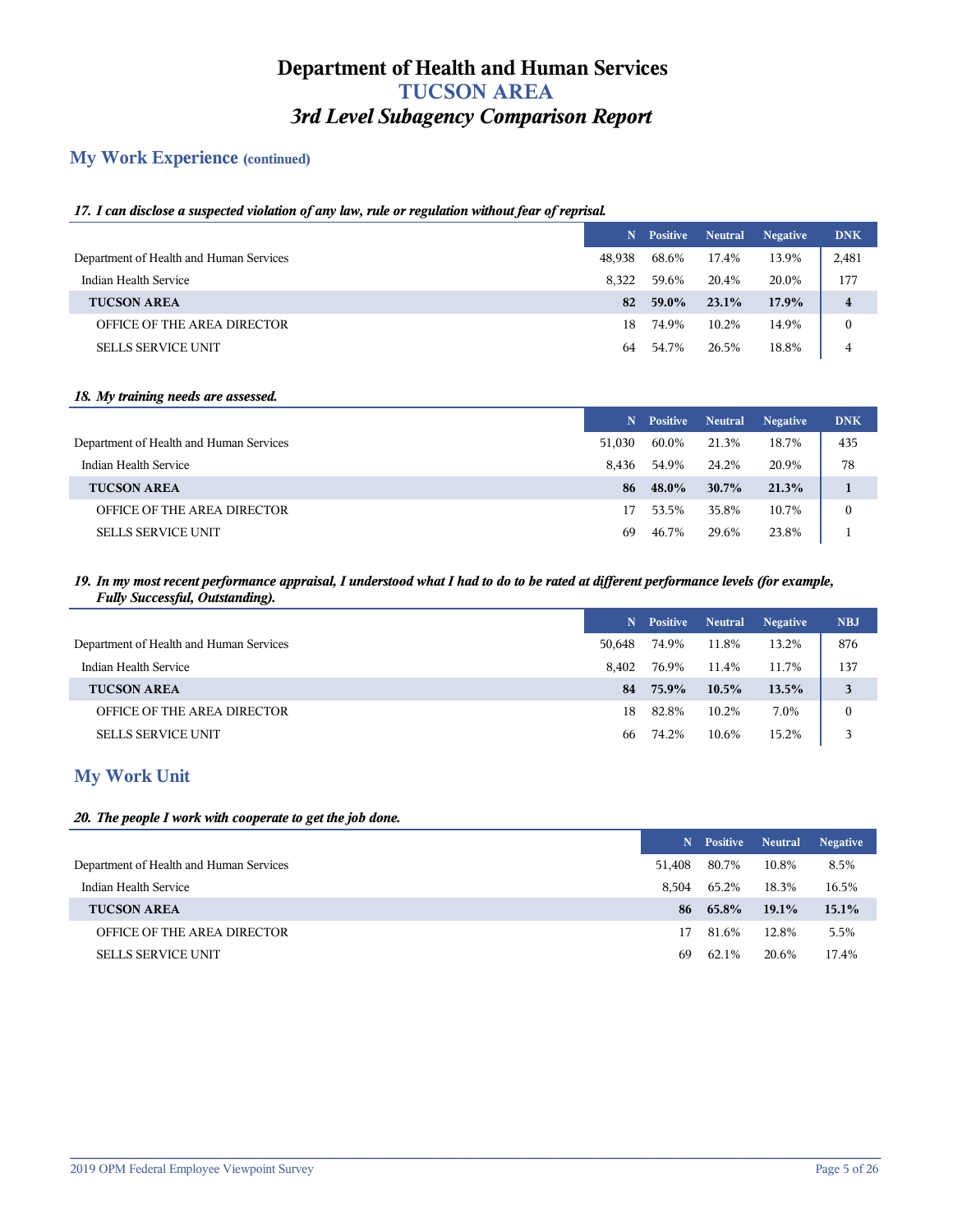## **My Work Unit (continued)**

#### *21. My work unit is able to recruit people with the right skills.*

|                                         |        | N Positive Neutral |       | <b>Negative</b> | <b>DNK</b> |
|-----------------------------------------|--------|--------------------|-------|-----------------|------------|
| Department of Health and Human Services | 49,681 | 53.1%              | 22.8% | 24.1%           | 1,577      |
| Indian Health Service                   | 8.321  | 43.1%              | 27.6% | 29.3%           | 169        |
| <b>TUCSON AREA</b>                      | 83     | $46.0\%$           | 21.5% | 32.5%           | 3          |
| OFFICE OF THE AREA DIRECTOR             | 15.    | 39.6%              | 14.5% | 45.9%           | 2          |
| <b>SELLS SERVICE UNIT</b>               | 68     | 47.3%              | 23.0% | 29.7%           |            |

#### *22. Promotions in my work unit are based on merit.*

|                                         | N.     | <b>Positive</b> | <b>Neutral</b> | <b>Negative</b> | <b>DNK</b> |
|-----------------------------------------|--------|-----------------|----------------|-----------------|------------|
| Department of Health and Human Services | 47.319 | 48.5%           | 26.6%          | 24.9%           | 3,856      |
| Indian Health Service                   | 8.002  | 41.5%           | 31.7%          | 26.8%           | 470        |
| <b>TUCSON AREA</b>                      | 73.    | $34.2\%$        | 37.1%          | 28.6%           | 12         |
| OFFICE OF THE AREA DIRECTOR             | 14     | 57.1%           | 13.6%          | 29.3%           | 3          |
| <b>SELLS SERVICE UNIT</b>               | 59     | 29.1%           | 42.4%          | 28.5%           | 9          |

#### *23. In my work unit, steps are taken to deal with a poor performer who cannot or will not improve.*

|                                         |        | N Positive | <b>Neutral</b> | <b>Negative</b> | <b>DNK</b> |
|-----------------------------------------|--------|------------|----------------|-----------------|------------|
| Department of Health and Human Services | 44,892 | 39.5%      | 29.8%          | 30.7%           | 6,297      |
| Indian Health Service                   | 8.088  | 32.6%      | 29.1%          | 38.3%           | 398        |
| <b>TUCSON AREA</b>                      | 77     | 34.9%      | 24.6%          | 40.5%           | 8          |
| OFFICE OF THE AREA DIRECTOR             | 15.    | 40.2%      | 19.6%          | 40.1%           | 2          |
| <b>SELLS SERVICE UNIT</b>               | 62     | 33.7%      | 25.7%          | 40.5%           | 6          |

#### *24. In my work unit, differences in performance are recognized in a meaningful way.*

|                                         |        | N Positive | <b>Neutral</b> | <b>Negative</b> | <b>DNK</b> |
|-----------------------------------------|--------|------------|----------------|-----------------|------------|
| Department of Health and Human Services | 47,626 | 46.4%      | 27.5%          | 26.1%           | 3,626      |
| Indian Health Service                   | 8.213  | 38.7%      | 29.9%          | 31.3%           | 284        |
| <b>TUCSON AREA</b>                      | 79     | $39.2\%$   | 33.7%          | $27.1\%$        | 6          |
| OFFICE OF THE AREA DIRECTOR             | 16     | 49.6%      | 38.9%          | 11.6%           |            |
| <b>SELLS SERVICE UNIT</b>               | 63     | 36.7%      | 32.5%          | 30.8%           |            |

#### *25. Awards in my work unit depend on how well employees perform their jobs.*

|                                         |        | N Positive | <b>Neutral</b> | <b>Negative</b> | <b>DNK</b> |
|-----------------------------------------|--------|------------|----------------|-----------------|------------|
| Department of Health and Human Services | 47.713 | 55.5%      | 23.2%          | 21.2%           | 3,468      |
| Indian Health Service                   | 8.162  | 46.6%      | 26.1%          | 27.3%           | 326        |
| <b>TUCSON AREA</b>                      | 78     | $43.4\%$   | $28.1\%$       | 28.5%           | 6          |
| OFFICE OF THE AREA DIRECTOR             | 16     | 62.7%      | 23.4%          | 13.9%           |            |
| <b>SELLS SERVICE UNIT</b>               | 62     | 38.7%      | 29.2%          | 32.1%           |            |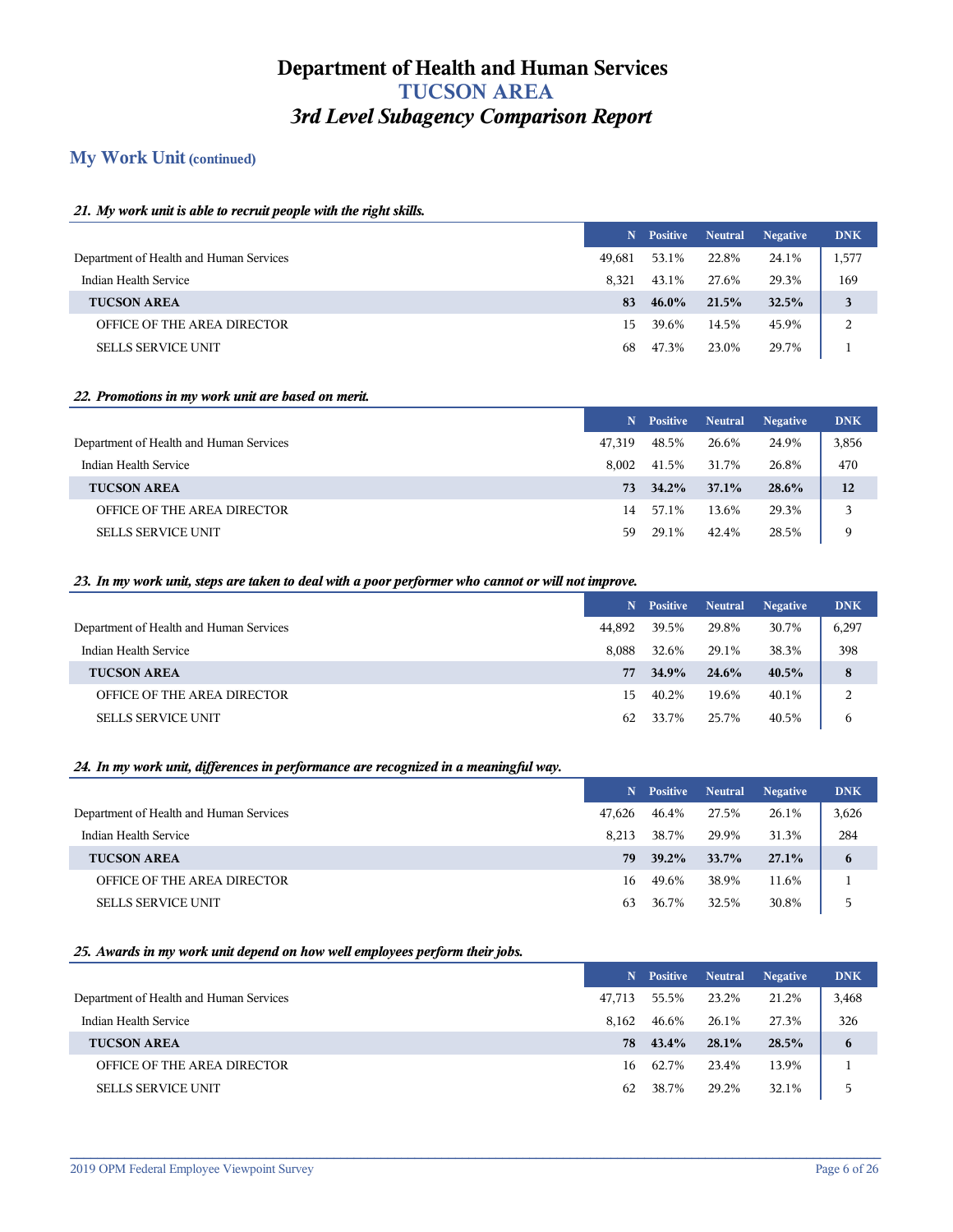## **My Work Unit (continued)**

#### *26. Employees in my work unit share job knowledge with each other.*

|                                         |        | N Positive | <b>Neutral</b> | <b>Negative</b> | <b>DNK</b> |
|-----------------------------------------|--------|------------|----------------|-----------------|------------|
| Department of Health and Human Services | 50.988 | 77.8%      | 12.3%          | 10.0%           | 255        |
| Indian Health Service                   | 8.451  | 63.0%      | 19.6%          | 17.4%           | 43         |
| <b>TUCSON AREA</b>                      | 83     | 63.8%      | 26.3%          | $9.9\%$         | $\bf{0}$   |
| OFFICE OF THE AREA DIRECTOR             | 17     | 64.3%      | 35.7%          | $0.0\%$         | 0          |
| <b>SELLS SERVICE UNIT</b>               | 66     | 63.7%      | 24.0%          | 12.3%           |            |

#### *27. The skill level in my work unit has improved in the past year.*

|                                         | N.     | <b>Positive</b> | <b>Neutral</b> | <b>Negative</b> | <b>DNK</b>     |
|-----------------------------------------|--------|-----------------|----------------|-----------------|----------------|
| Department of Health and Human Services | 49.215 | 63.4%           | 24.9%          | 11.6%           | 1,979          |
| Indian Health Service                   | 8.339  | 60.4%           | 25.7%          | 13.9%           | 137            |
| <b>TUCSON AREA</b>                      | 82     | 52.9%           | $31.1\%$       | 15.9%           | $\overline{2}$ |
| OFFICE OF THE AREA DIRECTOR             | 17.    | 61.0%           | 33.9%          | 5.1%            | $\mathbf{0}$   |
| <b>SELLS SERVICE UNIT</b>               | 65     | 50.9%           | 30.5%          | 18.6%           | 2              |

#### *28. How would you rate the overall quality of work done by your work unit?*

|                                         |        | N Positive Neutral |          | <b>Negative</b> |
|-----------------------------------------|--------|--------------------|----------|-----------------|
| Department of Health and Human Services | 51,283 | 88.0%              | 9.9%     | 2.1%            |
| Indian Health Service                   | 8.502  | 78.0%              | 17.7%    | 4.3%            |
| <b>TUCSON AREA</b>                      | 85.    | 85.3%              | $12.2\%$ | 2.5%            |
| OFFICE OF THE AREA DIRECTOR             | 17     | 87.0%              | 13.0%    | $0.0\%$         |
| <b>SELLS SERVICE UNIT</b>               | 68.    | 84.9%              | 12.0%    | $3.1\%$         |

#### *29. My work unit has the job-relevant knowledge and skills necessary to accomplish organizational goals.*

|                                         |        | N Positive | <b>Neutral</b> | <b>Negative</b> | <b>DNK</b> |
|-----------------------------------------|--------|------------|----------------|-----------------|------------|
| Department of Health and Human Services | 50,876 | 85.0%      | 9.7%           | 5.4%            | 429        |
| Indian Health Service                   | 8.433  | 78.3%      | 14.8%          | 6.9%            | 70         |
| <b>TUCSON AREA</b>                      | 85     | 78.6%      | $13.0\%$       | 8.4%            | $\bf{0}$   |
| OFFICE OF THE AREA DIRECTOR             | 17     | 88.0%      | 6.4%           | 5.5%            | 0          |
| <b>SELLS SERVICE UNIT</b>               | 68     | 76.4%      | 14.5%          | 9.1%            | 0          |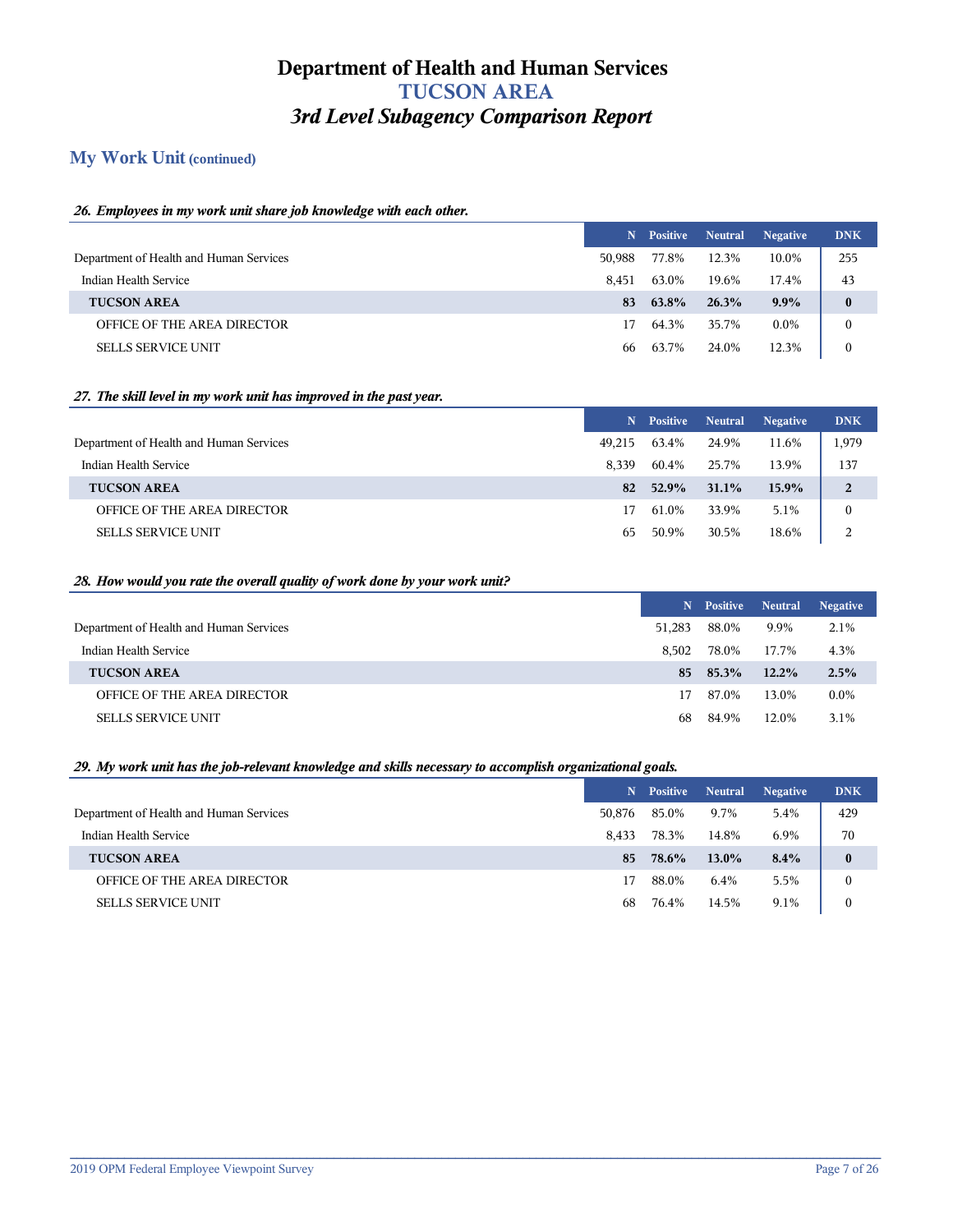## **My Agency**

#### *30. Employees have a feeling of personal empowerment with respect to work processes.*

|                                         |        | N Positive | <b>Neutral</b> | <b>Negative</b> | <b>DNK</b> |
|-----------------------------------------|--------|------------|----------------|-----------------|------------|
| Department of Health and Human Services | 49.564 | 56.7%      | 22.5%          | 20.9%           | 1,310      |
| Indian Health Service                   | 8.254  | 48.4%      | 29.0%          | 22.6%           | 155        |
| <b>TUCSON AREA</b>                      | 78     | 43.0%      | $30.2\%$       | 26.8%           | 4          |
| OFFICE OF THE AREA DIRECTOR             | 16     | 54.1%      | 19.1%          | 26.7%           |            |
| <b>SELLS SERVICE UNIT</b>               | 62     | 40.3%      | 32.9%          | 26.8%           |            |

#### *31. Employees are recognized for providing high quality products and services.*

|                                         | N.     | <b>Positive</b> | Neutral  | <b>Negative</b> | <b>DNK</b> |
|-----------------------------------------|--------|-----------------|----------|-----------------|------------|
| Department of Health and Human Services | 49.921 | 62.8%           | 19.2%    | 18.0%           | 971        |
| Indian Health Service                   | 8.286  | 47.6%           | 25.5%    | 26.9%           | 132        |
| <b>TUCSON AREA</b>                      | 79.    | $45.6\%$        | $30.4\%$ | 24.0%           | 3          |
| OFFICE OF THE AREA DIRECTOR             | 16     | 67.6%           | 12.5%    | 19.9%           |            |
| <b>SELLS SERVICE UNIT</b>               | 63     | 40.2%           | 34.7%    | 25.0%           | 2          |

#### *32. Creativity and innovation are rewarded.*

|                                         |        | N Positive Neutral |       | <b>Negative</b> | <b>DNK</b> |
|-----------------------------------------|--------|--------------------|-------|-----------------|------------|
| Department of Health and Human Services | 49,111 | 53.5%              | 25.4% | 21.1%           | 1,616      |
| Indian Health Service                   | 8.154  | 37.8%              | 32.2% | 30.1%           | 230        |
| <b>TUCSON AREA</b>                      | 78     | 44.4%              | 30.5% | 25.1%           | 4          |
| OFFICE OF THE AREA DIRECTOR             | 15.    | 51.8%              | 28.2% | 20.0%           | 2          |
| <b>SELLS SERVICE UNIT</b>               | 63     | 42.7%              | 31.0% | 26.3%           | 2          |

#### *33. Pay raises depend on how well employees perform their jobs.*

|                                         |        | N Positive | <b>Neutral</b> | <b>Negative</b> | <b>DNK</b> |
|-----------------------------------------|--------|------------|----------------|-----------------|------------|
| Department of Health and Human Services | 46,208 | 38.6%      | 30.1%          | 31.3%           | 4,617      |
| Indian Health Service                   | 7.915  | 37.4%      | 30.7%          | 31.9%           | 493        |
| <b>TUCSON AREA</b>                      | 73     | 39.3%      | <b>30.8%</b>   | 29.9%           | 9          |
| OFFICE OF THE AREA DIRECTOR             | 13     | 23.2%      | 46.8%          | 30.0%           | 4          |
| <b>SELLS SERVICE UNIT</b>               | 60     | 42.6%      | 27.5%          | 29.9%           | 5          |

#### *34. Policies and programs promote diversity in the workplace (for example, recruiting minorities and women, training in awareness of diversity issues, mentoring).*

|                                         |        | N Positive Neutral |       | <b>Negative</b> | <b>DNK</b>              |
|-----------------------------------------|--------|--------------------|-------|-----------------|-------------------------|
| Department of Health and Human Services | 47.279 | 63.2%              | 24.3% | 12.4%           | 3,599                   |
| Indian Health Service                   | 7.982  | 51.0%              | 32.7% | 16.3%           | 436                     |
| <b>TUCSON AREA</b>                      | 78     | 52.0%              | 33.0% | 15.1%           | $\overline{\mathbf{4}}$ |
| OFFICE OF THE AREA DIRECTOR             | 16     | 69.1%              | 18.9% | 12.0%           |                         |
| <b>SELLS SERVICE UNIT</b>               | 62     | 47.8%              | 36.4% | 15.8%           |                         |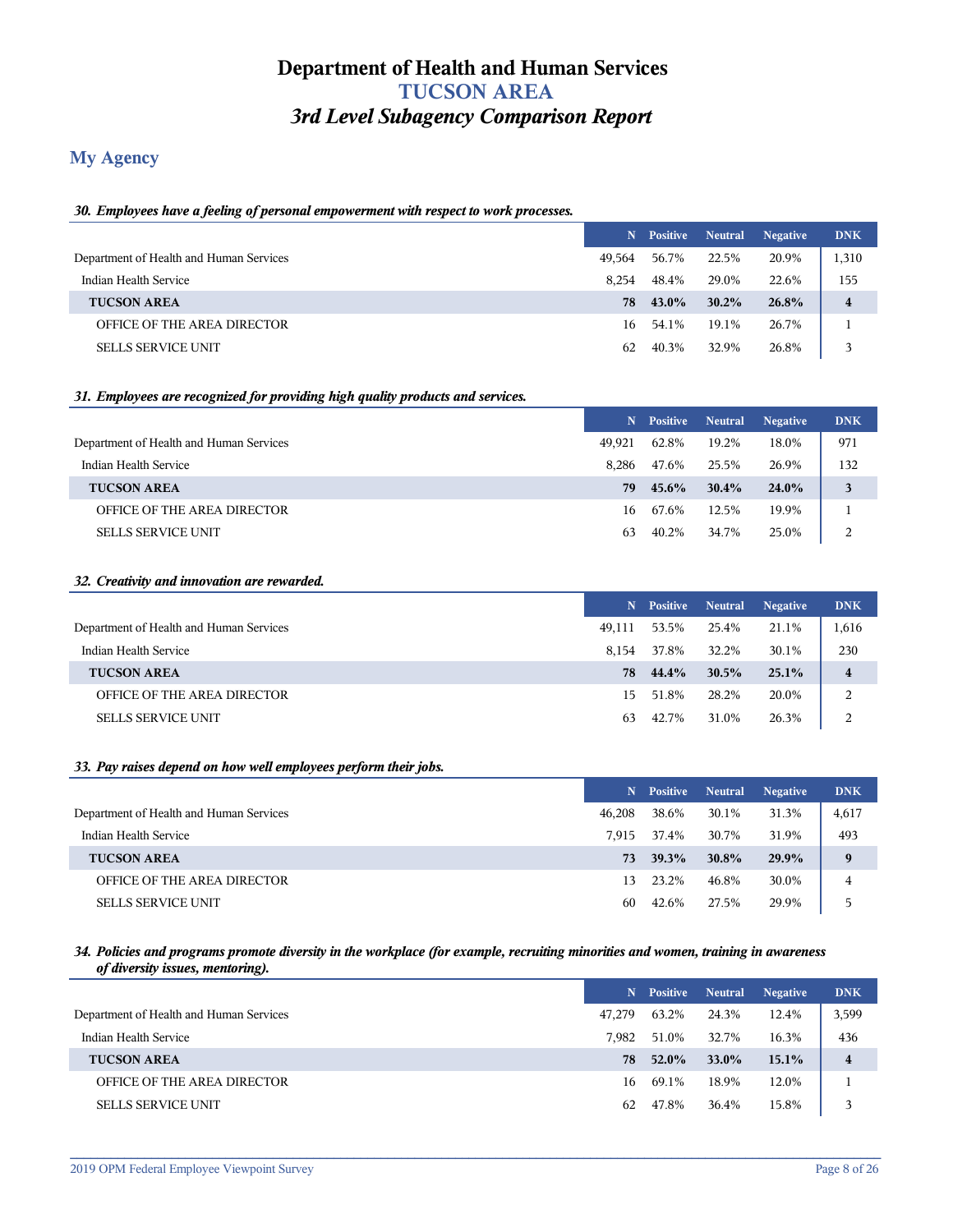## **My Agency (continued)**

#### *35. Employees are protected from health and safety hazards on the job.*

|                                         |        | N Positive Neutral |       | <b>Negative</b> | <b>DNK</b>   |
|-----------------------------------------|--------|--------------------|-------|-----------------|--------------|
| Department of Health and Human Services | 49.902 | 83.1%              | 11.1% | 5.8%            | 1,055        |
| Indian Health Service                   | 8.354  | 76.5%              | 14.3% | $9.2\%$         | 75           |
| <b>TUCSON AREA</b>                      | 81     | 76.9%              | 17.0% | $6.0\%$         |              |
| OFFICE OF THE AREA DIRECTOR             | 17     | 83.3%              | 11.4% | 5.3%            | $\mathbf{0}$ |
| <b>SELLS SERVICE UNIT</b>               | 64     | 75.3%              | 18.4% | 6.2%            |              |

#### *36. My organization has prepared employees for potential security threats.*

|                                         |        | N Positive | <b>Neutral</b> | <b>Negative</b> | <b>DNK</b> |
|-----------------------------------------|--------|------------|----------------|-----------------|------------|
| Department of Health and Human Services | 50.045 | 81.3%      | 12.4%          | 6.4%            | 757        |
| Indian Health Service                   | 8.322  | 74.3%      | 15.9%          | 9.8%            | 70         |
| <b>TUCSON AREA</b>                      | 79     | 74.4%      | 14.9%          | $10.7\%$        | 2          |
| OFFICE OF THE AREA DIRECTOR             | 15.    | 79.7%      | 5.6%           | 14.7%           |            |
| <b>SELLS SERVICE UNIT</b>               | 64     | 73.3%      | 17.0%          | 9.8%            |            |

#### *37. Arbitrary action, personal favoritism and coercion for partisan political purposes are not tolerated.*

|                                         |        | N Positive | <b>Neutral</b> | <b>Negative</b> | <b>DNK</b> |
|-----------------------------------------|--------|------------|----------------|-----------------|------------|
| Department of Health and Human Services | 47.499 | 61.5%      | 20.3%          | 18.2%           | 3,378      |
| Indian Health Service                   | 8.155  | 48.6%      | 24.6%          | 26.8%           | 264        |
| <b>TUCSON AREA</b>                      | 79     | 42.9%      | $26.7\%$       | 30.4%           | 3          |
| OFFICE OF THE AREA DIRECTOR             | 16     | 57.4%      | 18.0%          | 24.6%           |            |
| <b>SELLS SERVICE UNIT</b>               | 63     | 39.4%      | 28.9%          | 31.8%           | 2          |

#### *38. Prohibited Personnel Practices (for example, illegally discriminating for or against any employee/applicant, obstructing a person's right to compete for employment, knowingly violating veterans' preference requirements) are not tolerated.*

|        |       | <b>Neutral</b> | <b>Negative</b> | <b>DNK</b>     |
|--------|-------|----------------|-----------------|----------------|
| 46.084 | 72.6% | 16.9%          | 10.5%           | 4,705          |
| 7.906  | 59.9% | 24.2%          | 16.0%           | 487            |
| 78.    | 60.1% | 22.1%          | 17.8%           | $\overline{4}$ |
| 17     | 53.5% | 28.3%          | 18.2%           | $\mathbf{0}$   |
| 61     | 61.9% | 20.4%          | 17.7%           | $\overline{4}$ |
|        |       | N Positive     |                 |                |

#### *39. My agency is successful at accomplishing its mission.*

|                                         |        | N Positive | <b>Neutral</b> | <b>Negative</b> | <b>DNK</b>     |
|-----------------------------------------|--------|------------|----------------|-----------------|----------------|
| Department of Health and Human Services | 50,065 | 82.3%      | 13.1%          | 4.6%            | 820            |
| Indian Health Service                   | 8.272  | 67.4%      | 23.3%          | 9.3%            | 138            |
| <b>TUCSON AREA</b>                      | 80     | 64.8%      | $19.2\%$       | $16.0\%$        | $\overline{2}$ |
| OFFICE OF THE AREA DIRECTOR             | 16     | 55.6%      | 23.8%          | 20.6%           |                |
| <b>SELLS SERVICE UNIT</b>               | 64     | 67.0%      | 18.2%          | 14.9%           |                |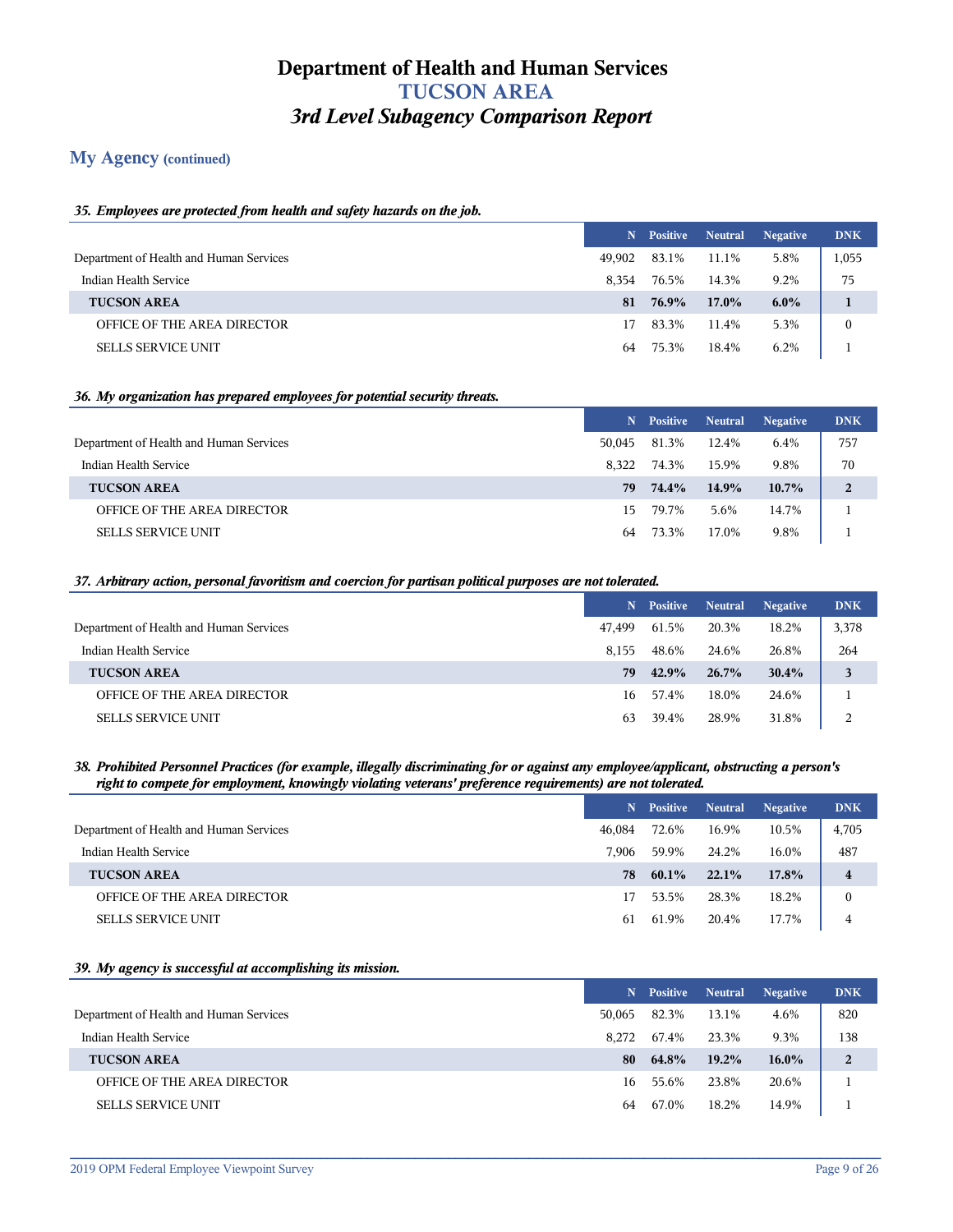## **My Agency (continued)**

#### *40. I recommend my organization as a good place to work.*

|                                         | N      | Positive          | <b>Neutral</b> | <b>Negative</b> |
|-----------------------------------------|--------|-------------------|----------------|-----------------|
| Department of Health and Human Services | 50.914 | 75.8%             | 15.0%          | 9.2%            |
| Indian Health Service                   | 8.415  | 66.8%             | 22.1%          | 11.1%           |
| <b>TUCSON AREA</b>                      |        | $82 \quad 67.1\%$ | 24.3%          | $8.6\%$         |
| OFFICE OF THE AREA DIRECTOR             | 18.    | 59.8%             | 40.2%          | $0.0\%$         |
| <b>SELLS SERVICE UNIT</b>               | 64     | 69.0%             | 20.1%          | 10.9%           |

#### *41. I believe the results of this survey will be used to make my agency a better place to work.*

|                                         | N.     | <b>Positive</b> | <b>Neutral</b> | <b>Negative</b> | <b>DNK</b> |
|-----------------------------------------|--------|-----------------|----------------|-----------------|------------|
| Department of Health and Human Services | 47.835 | 55.9%           | 24.1%          | 20.0%           | 3,111      |
| Indian Health Service                   | 7.838  | 52.5%           | 25.9%          | 21.6%           | 585        |
| <b>TUCSON AREA</b>                      | 74     | 54.0%           | $26.2\%$       | $19.8\%$        | 8          |
| OFFICE OF THE AREA DIRECTOR             | 17.    | 51.0%           | 29.6%          | 19.5%           |            |
| <b>SELLS SERVICE UNIT</b>               | 57     | 54.9%           | 25.2%          | 19.9%           | 7          |

## **My Supervisor**

### *42. My supervisor supports my need to balance work and other life issues.*

|                                         |        | N Positive Neutral |          | <b>Negative</b> | <b>DNK</b>       |
|-----------------------------------------|--------|--------------------|----------|-----------------|------------------|
| Department of Health and Human Services | 50,652 | 84.5%              | 8.1%     | 7.4%            | 192              |
| Indian Health Service                   | 8.357  | 72.1%              | 13.8%    | 14.1%           | 45               |
| <b>TUCSON AREA</b>                      | 81     | 72.9%              | $15.0\%$ | $12.1\%$        | $\bf{0}$         |
| OFFICE OF THE AREA DIRECTOR             | 17     | 84.1%              | 5.0%     | 10.9%           | $\mathbf{0}$     |
| <b>SELLS SERVICE UNIT</b>               | 64     | 70.1%              | 17.5%    | 12.4%           | $\boldsymbol{0}$ |

#### *43. My supervisor provides me with opportunities to demonstrate my leadership skills.*

|                                         |        | N Positive | <b>Neutral</b> | <b>Negative</b> | <b>DNK</b> |
|-----------------------------------------|--------|------------|----------------|-----------------|------------|
| Department of Health and Human Services | 50.557 | 74.7%      | 13.2%          | 12.1%           | 206        |
| Indian Health Service                   | 8.357  | 64.5%      | 19.2%          | 16.3%           | 35         |
| <b>TUCSON AREA</b>                      | 80     | 63.3%      | 21.0%          | $15.7\%$        | $\bf{0}$   |
| OFFICE OF THE AREA DIRECTOR             | 16     | 64.2%      | 24.2%          | 11.5%           |            |
| <b>SELLS SERVICE UNIT</b>               | 64     | 63.1%      | 20.3%          | 16.6%           |            |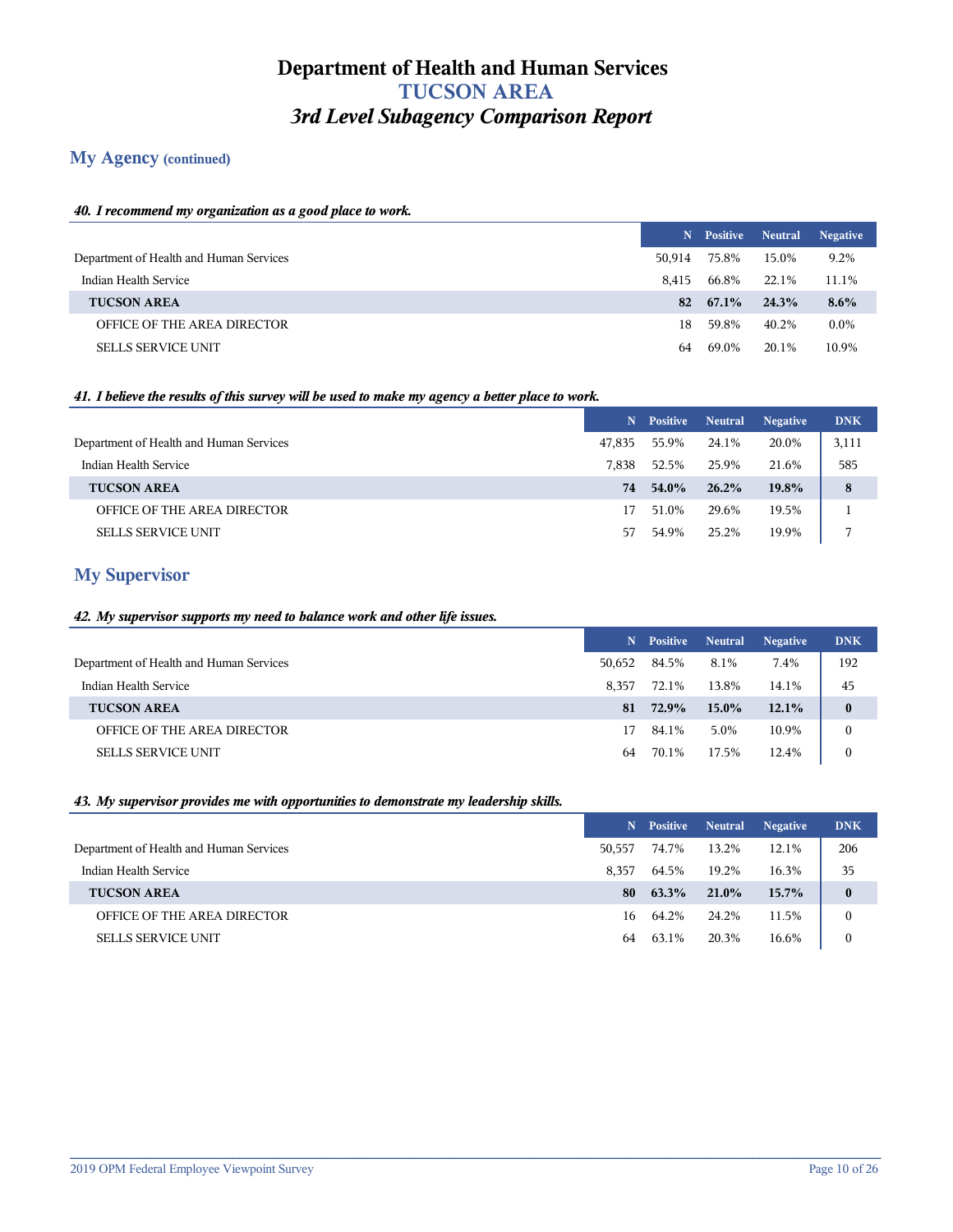## **My Supervisor (continued)**

#### *44. Discussions with my supervisor about my performance are worthwhile.*

|                                         |        | N Positive | <b>Neutral</b> | <b>Negative</b> | <b>DNK</b>   |
|-----------------------------------------|--------|------------|----------------|-----------------|--------------|
| Department of Health and Human Services | 50.348 | 72.1%      | 14.8%          | 13.1%           | 421          |
| Indian Health Service                   | 8.300  | 63.5%      | 19.3%          | 17.2%           | 89           |
| <b>TUCSON AREA</b>                      | 80     | 59.1%      | 26.4%          | 14.6%           | $\bf{0}$     |
| OFFICE OF THE AREA DIRECTOR             | 17     | 72.9%      | 16.2%          | 10.9%           | $\mathbf{0}$ |
| <b>SELLS SERVICE UNIT</b>               | 63     | 55.5%      | 29.0%          | 15.5%           | $\mathbf{0}$ |

#### *45. My supervisor is committed to a workforce representative of all segments of society.*

|                                         | N.     | <b>Positive</b> | Neutral | <b>Negative</b> | <b>DNK</b> |
|-----------------------------------------|--------|-----------------|---------|-----------------|------------|
| Department of Health and Human Services | 47.304 | 76.0%           | 16.4%   | 7.5%            | 3,435      |
| Indian Health Service                   | 7.990  | 63.2%           | 22.9%   | 13.9%           | 401        |
| <b>TUCSON AREA</b>                      | 76     | $60.6\%$        | 29.3%   | $10.1\%$        | 4          |
| OFFICE OF THE AREA DIRECTOR             | 16     | 77.2%           | 16.9%   | 5.8%            |            |
| <b>SELLS SERVICE UNIT</b>               | 60     | 56.4%           | 32.5%   | 11.2%           | 3          |

#### *46. My supervisor provides me with constructive suggestions to improve my job performance.*

|                                         |        | N Positive | <b>Neutral</b> | <b>Negative</b> | <b>DNK</b>   |
|-----------------------------------------|--------|------------|----------------|-----------------|--------------|
| Department of Health and Human Services | 50,553 | 70.9%      | 15.7%          | 13.4%           | 227          |
| Indian Health Service                   | 8.355  | 62.2%      | 20.0%          | 17.7%           | 42           |
| <b>TUCSON AREA</b>                      | 80     | 58.0%      | 25.1%          | 16.9%           | $\bf{0}$     |
| OFFICE OF THE AREA DIRECTOR             | 17     | 66.7%      | 22.6%          | 10.7%           |              |
| <b>SELLS SERVICE UNIT</b>               | 63     | 55.8%      | 25.7%          | 18.6%           | $\mathbf{0}$ |

#### *47. Supervisors in my work unit support employee development.*

|                                         |        | N Positive Neutral |          | <b>Negative</b> | <b>DNK</b> |
|-----------------------------------------|--------|--------------------|----------|-----------------|------------|
| Department of Health and Human Services | 50,103 | 75.4%              | 13.7%    | 10.9%           | 691        |
| Indian Health Service                   | 8.275  | 62.1%              | 20.1%    | 17.8%           | 112        |
| <b>TUCSON AREA</b>                      | 79     | $55.5\%$           | $30.6\%$ | 13.9%           | $\bf{0}$   |
| OFFICE OF THE AREA DIRECTOR             | 17     | 69.3%              | 25.1%    | 5.5%            | 0          |
| <b>SELLS SERVICE UNIT</b>               | 62     | 51.9%              | 32.0%    | 16.1%           | $\Omega$   |

#### *48. My supervisor listens to what I have to say.*

|                                         |        | N Positive | <b>Neutral</b> | <b>Negative</b> |
|-----------------------------------------|--------|------------|----------------|-----------------|
| Department of Health and Human Services | 50.699 | 81.5%      | 9.9%           | 8.6%            |
| Indian Health Service                   | 8.384  | 70.0%      | 16.3%          | 13.7%           |
| <b>TUCSON AREA</b>                      | 80     | 71.7%      | $16.0\%$       | 12.4%           |
| OFFICE OF THE AREA DIRECTOR             | 17.    | 84.1%      | 5.0%           | 10.9%           |
| <b>SELLS SERVICE UNIT</b>               | 63     | 68.5%      | 18.8%          | 12.7%           |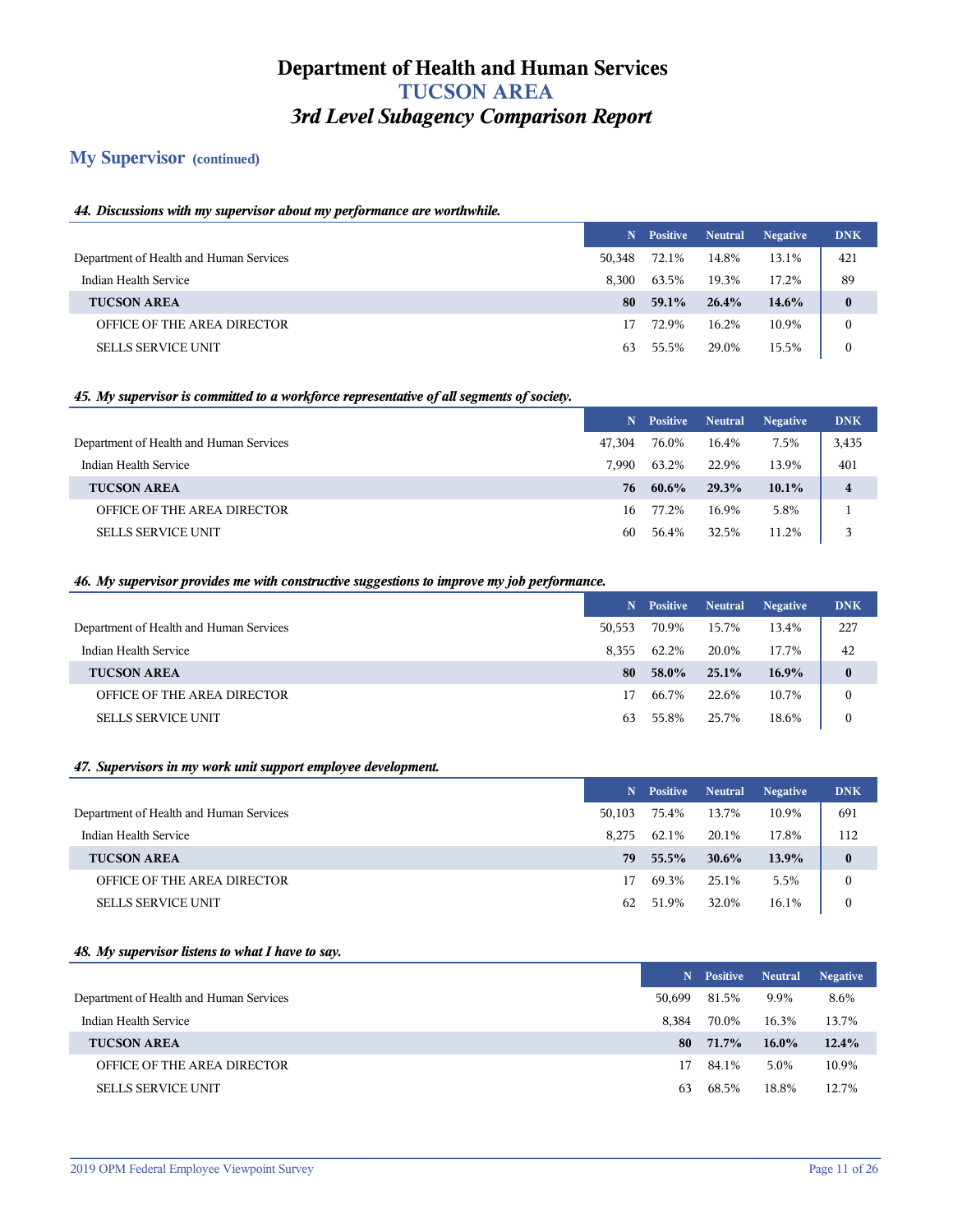## **My Supervisor (continued)**

#### *49. My supervisor treats me with respect.*

|                                         | N.     | Positive | <b>Neutral</b> | <b>Negative</b> |
|-----------------------------------------|--------|----------|----------------|-----------------|
| Department of Health and Human Services | 50.694 | 84.8%    | 8.4%           | 6.8%            |
| Indian Health Service                   | 8.385  | 74.7%    | 14.8%          | 10.5%           |
| <b>TUCSON AREA</b>                      | 80     | 85.3%    | $11.1\%$       | $3.6\%$         |
| OFFICE OF THE AREA DIRECTOR             | 17     | 94.7%    | 5.3%           | $0.0\%$         |
| <b>SELLS SERVICE UNIT</b>               | 63.    | 82.9%    | 12.5%          | 4.6%            |

#### *50. In the last six months, my supervisor has talked with me about my performance.*

|                                         |        | N Positive | <b>Neutral</b> | <b>Negative</b> |
|-----------------------------------------|--------|------------|----------------|-----------------|
| Department of Health and Human Services | 50,686 | 82.7%      | 9.0%           | 8.2%            |
| Indian Health Service                   | 8.387  | 70.9%      | 15.6%          | 13.5%           |
| <b>TUCSON AREA</b>                      | 80     | 68.7%      | $19.2\%$       | $12.1\%$        |
| OFFICE OF THE AREA DIRECTOR             | 17     | 70.4%      | 24.4%          | 5.1%            |
| <b>SELLS SERVICE UNIT</b>               | 63     | 68.2%      | 17.9%          | 13.9%           |

#### *51. I have trust and confidence in my supervisor.*

|                                         | N.     | <b>Positive</b> | <b>Neutral</b> | <b>Negative</b> |
|-----------------------------------------|--------|-----------------|----------------|-----------------|
| Department of Health and Human Services | 50.658 | 74.6%           | 13.2%          | 12.1%           |
| Indian Health Service                   | 8.388  | 63.8%           | 18.3%          | 17.9%           |
| <b>TUCSON AREA</b>                      | 80.    | 65.2%           | $20.7\%$       | $14.1\%$        |
| OFFICE OF THE AREA DIRECTOR             | 17.    | 76.6%           | 23.4%          | $0.0\%$         |
| <b>SELLS SERVICE UNIT</b>               | 63     | 62.3%           | 20.0%          | 17.7%           |

## *52. Overall, how good a job do you feel is being done by your immediate supervisor?*

|                                         |        | N Positive Neutral |          | <b>Negative</b> |
|-----------------------------------------|--------|--------------------|----------|-----------------|
| Department of Health and Human Services | 50.686 | 77.1%              | 14.2%    | 8.7%            |
| Indian Health Service                   | 8.394  | 64.7%              | 20.5%    | 14.9%           |
| <b>TUCSON AREA</b>                      | 80.    | 68.1%              | $17.9\%$ | $14.0\%$        |
| OFFICE OF THE AREA DIRECTOR             | 17     | 84.1%              | 15.9%    | $0.0\%$         |
| <b>SELLS SERVICE UNIT</b>               | 63     | 64.0%              | 18.5%    | 17.6%           |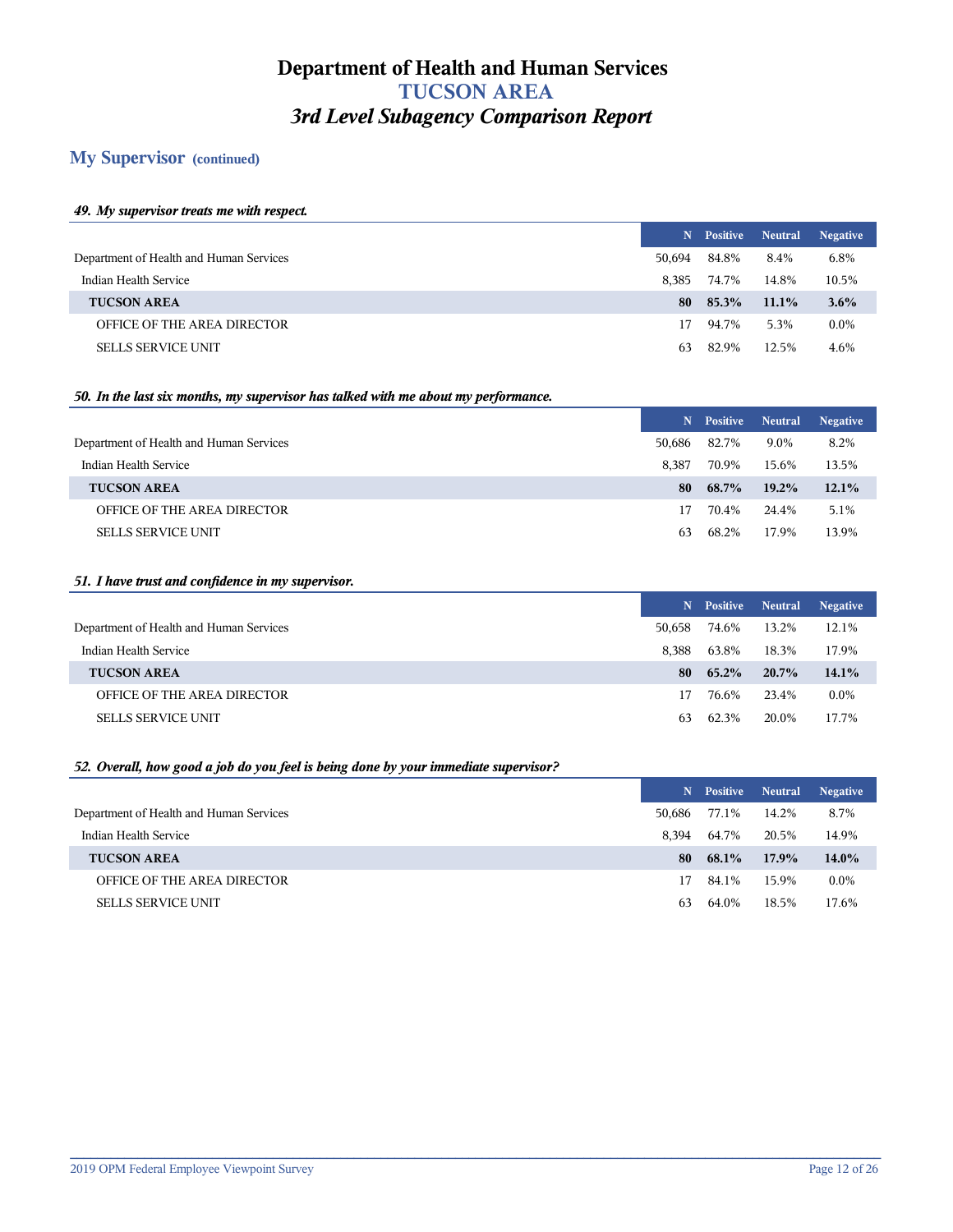## **Leadership**

#### *53. In my organization, senior leaders generate high levels of motivation and commitment in the workforce.*

|                                         |        | N Positive | <b>Neutral</b> | <b>Negative</b> | <b>DNK</b> |
|-----------------------------------------|--------|------------|----------------|-----------------|------------|
| Department of Health and Human Services | 49,300 | 54.8%      | 23.1%          | 22.2%           | 1,184      |
| Indian Health Service                   | 8.144  | 44.7%      | 27.5%          | 27.7%           | 195        |
| <b>TUCSON AREA</b>                      | 72     | $36.2\%$   | 29.6%          | 34.2%           | 5          |
| OFFICE OF THE AREA DIRECTOR             | 17     | 34.8%      | 21.9%          | 43.4%           |            |
| <b>SELLS SERVICE UNIT</b>               | 55.    | 36.6%      | 31.9%          | 31.5%           |            |

#### *54. My organization's senior leaders maintain high standards of honesty and integrity.*

|                                         | N.     | <b>Positive</b> | <b>Neutral</b> | <b>Negative</b> | <b>DNK</b> |
|-----------------------------------------|--------|-----------------|----------------|-----------------|------------|
| Department of Health and Human Services | 47.480 | 62.9%           | 22.0%          | 15.1%           | 2,961      |
| Indian Health Service                   | 8.012  | 50.4%           | 28.2%          | 21.3%           | 328        |
| <b>TUCSON AREA</b>                      | 72     | $46.0\%$        | $30.3\%$       | $23.7\%$        | 6          |
| OFFICE OF THE AREA DIRECTOR             | 16     | 62.4%           | 26.1%          | 11.5%           |            |
| <b>SELLS SERVICE UNIT</b>               | 56     | 41.6%           | 31.4%          | 27.0%           | 5          |

#### *55. Supervisors work well with employees of different backgrounds.*

|                                         |        | N Positive | <b>Neutral</b> | <b>Negative</b> | <b>DNK</b> |
|-----------------------------------------|--------|------------|----------------|-----------------|------------|
| Department of Health and Human Services | 47,861 | 72.6%      | 17.4%          | 10.0%           | 2,441      |
| Indian Health Service                   | 8.014  | 59.9%      | 24.8%          | 15.3%           | 291        |
| <b>TUCSON AREA</b>                      | 74     | 65.0%      | 19.6%          | 15.4%           | 3          |
| OFFICE OF THE AREA DIRECTOR             | 15.    | 66.8%      | 24.7%          | 8.6%            |            |
| <b>SELLS SERVICE UNIT</b>               | 59     | 64.6%      | 18.4%          | 17.1%           | 2          |

#### *56. Managers communicate the goals of the organization.*

|                                         |        | N Positive Neutral |       | <b>Negative</b> | <b>DNK</b>     |
|-----------------------------------------|--------|--------------------|-------|-----------------|----------------|
| Department of Health and Human Services | 49.577 | 70.0%              | 17.2% | 12.7%           | 771            |
| Indian Health Service                   | 8.139  | 57.0%              | 24.7% | 18.2%           | 180            |
| <b>TUCSON AREA</b>                      | 74     | 54.0%              | 26.5% | 19.5%           | $\overline{2}$ |
| OFFICE OF THE AREA DIRECTOR             | 17     | 63.0%              | 23.0% | 13.9%           | $\bf{0}$       |
| <b>SELLS SERVICE UNIT</b>               | 57     | 51.4%              | 27.5% | 21.1%           | 2              |

#### *57. Managers review and evaluate the organization's progress toward meeting its goals and objectives.*

|                                         |        | N Positive | <b>Neutral</b> | <b>Negative</b> | <b>DNK</b>   |
|-----------------------------------------|--------|------------|----------------|-----------------|--------------|
| Department of Health and Human Services | 47.761 | 69.4%      | 19.5%          | 11.1%           | 2,644        |
| Indian Health Service                   | 7.939  | 57.2%      | 26.8%          | 16.0%           | 390          |
| <b>TUCSON AREA</b>                      |        | 76 45.3%   | 34.8%          | 19.9%           |              |
| OFFICE OF THE AREA DIRECTOR             | 17     | 52.9%      | 28.0%          | 19.1%           | $\mathbf{0}$ |
| <b>SELLS SERVICE UNIT</b>               | 59     | 43.2%      | 36.7%          | 20.1%           |              |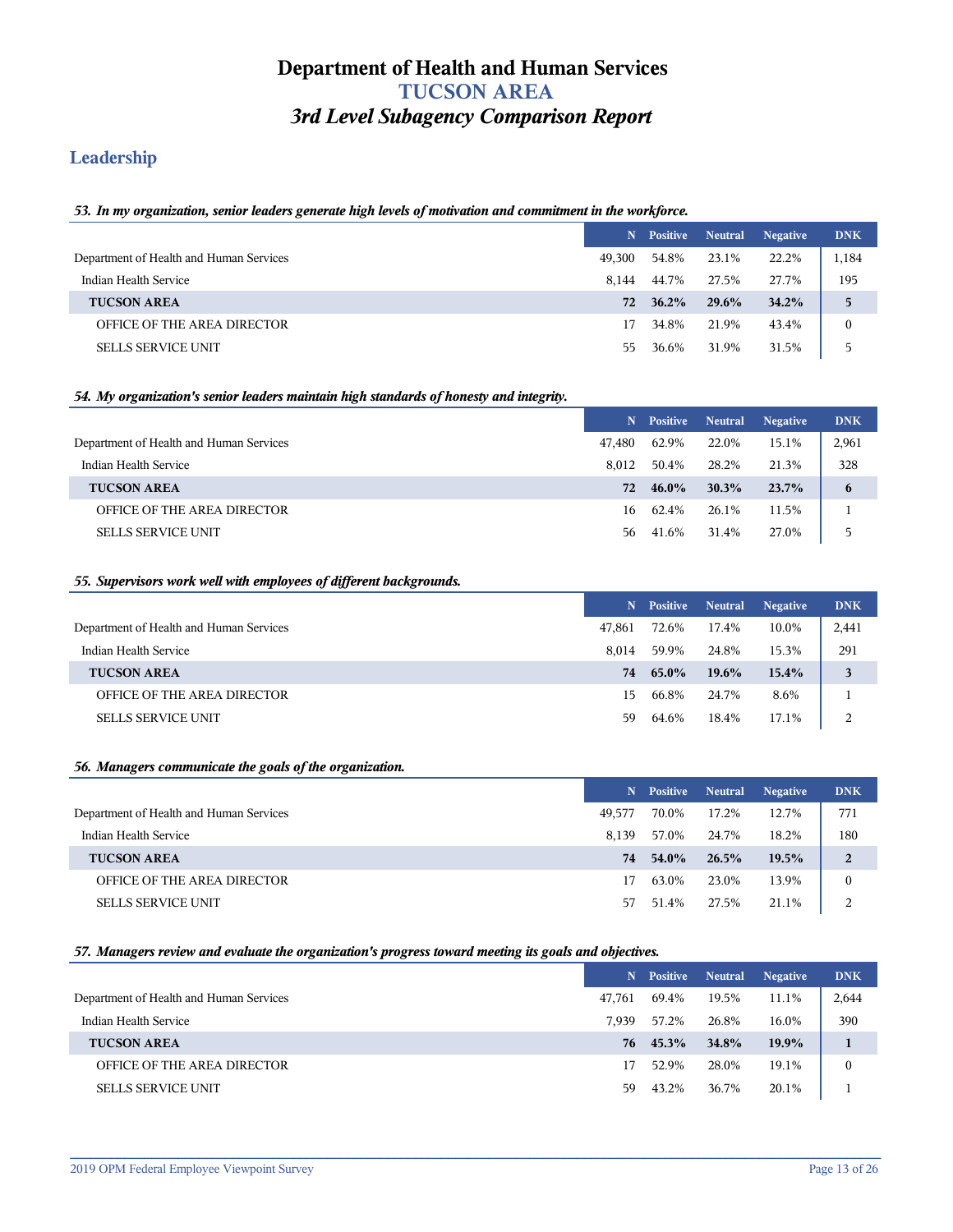## **Leadership (continued)**

#### *58. Managers promote communication among different work units (for example, about projects, goals, needed resources).*

|                                         |        | N Positive | <b>Neutral</b> | <b>Negative</b> | <b>DNK</b> |
|-----------------------------------------|--------|------------|----------------|-----------------|------------|
| Department of Health and Human Services | 48,966 | 63.5%      | 19.3%          | 17.2%           | 1,477      |
| Indian Health Service                   | 8.084  | 50.6%      | 26.6%          | 22.8%           | 250        |
| <b>TUCSON AREA</b>                      | 74     | $48.6\%$   | 28.0%          | 23.4%           | 3          |
| OFFICE OF THE AREA DIRECTOR             |        | 53.1%      | 22.1%          | 24.8%           |            |
| <b>SELLS SERVICE UNIT</b>               | 57     | 47.4%      | 29.7%          | 23.0%           |            |

#### *59. Managers support collaboration across work units to accomplish work objectives.*

|                                         |        | N Positive | <b>Neutral</b> | <b>Negative</b> | <b>DNK</b>              |
|-----------------------------------------|--------|------------|----------------|-----------------|-------------------------|
| Department of Health and Human Services | 48.792 | 67.5%      | 18.3%          | 14.3%           | 1,439                   |
| Indian Health Service                   | 7.979  | 52.6%      | 26.9%          | 20.5%           | 283                     |
| <b>TUCSON AREA</b>                      | 73.    | $46.7\%$   | $32.2\%$       | $21.1\%$        | $\overline{\mathbf{4}}$ |
| OFFICE OF THE AREA DIRECTOR             | 16     | 63.4%      | 22.8%          | 13.7%           |                         |
| <b>SELLS SERVICE UNIT</b>               | 57     | 42.2%      | 34.7%          | 23.0%           | 3                       |

#### *60. Overall, how good a job do you feel is being done by the manager directly above your immediate supervisor?*

|                                         |        | N Positive Neutral |       | <b>Negative</b> | <b>DNK</b> |
|-----------------------------------------|--------|--------------------|-------|-----------------|------------|
| Department of Health and Human Services | 47.853 | 68.1%              | 19.6% | 12.2%           | 2,589      |
| Indian Health Service                   | 7.770  | 54.3%              | 26.7% | 19.0%           | 565        |
| <b>TUCSON AREA</b>                      | 69     | $50.1\%$           | 25.3% | 24.6%           | 9          |
| OFFICE OF THE AREA DIRECTOR             | 16     | 50.2%              | 44.2% | 5.7%            |            |
| <b>SELLS SERVICE UNIT</b>               | 53     | 50.1%              | 19.9% | 30.0%           | 8          |

#### *61. I have a high level of respect for my organization's senior leaders.*

|                                         |        | N Positive | <b>Neutral</b> | <b>Negative</b> | <b>DNK</b> |
|-----------------------------------------|--------|------------|----------------|-----------------|------------|
| Department of Health and Human Services | 49.636 | 66.2%      | 20.1%          | 13.7%           | 754        |
| Indian Health Service                   | 8.149  | 57.7%      | 25.6%          | 16.7%           | 175        |
| <b>TUCSON AREA</b>                      | 76     | 49.8%      | 28.8%          | 21.4%           | 3          |
| OFFICE OF THE AREA DIRECTOR             | 17     | 63.6%      | 24.6%          | 11.8%           |            |
| <b>SELLS SERVICE UNIT</b>               | 59     | 46.0%      | 29.9%          | 24.0%           | 2          |

#### *62. Senior leaders demonstrate support for Work-Life programs.*

|                                         |        | N Positive | <b>Neutral</b> | <b>Negative</b> | <b>DNK</b> |
|-----------------------------------------|--------|------------|----------------|-----------------|------------|
| Department of Health and Human Services | 46,786 | 66.7%      | 20.8%          | 12.5%           | 3,596      |
| Indian Health Service                   | 7.609  | 49.8%      | 31.4%          | 18.8%           | 707        |
| <b>TUCSON AREA</b>                      | 70.    | 42.8%      | 34.3%          | 22.9%           | 8          |
| OFFICE OF THE AREA DIRECTOR             | 15.    | 45.9%      | 20.2%          | 33.9%           | 2          |
| <b>SELLS SERVICE UNIT</b>               | 55.    | 42.0%      | 37.9%          | 20.0%           | b          |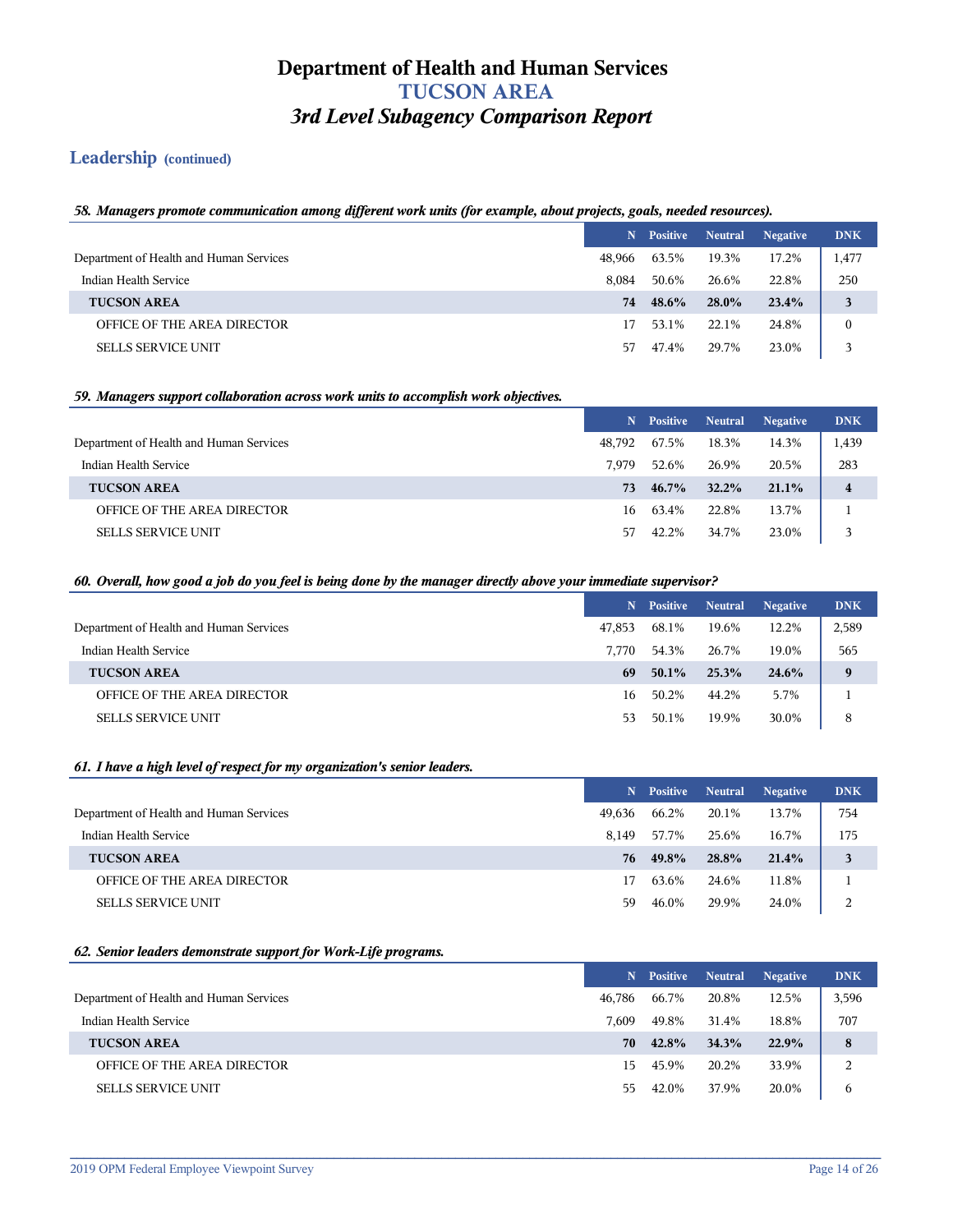## **My Satisfaction**

#### *63. How satisfied are you with your involvement in decisions that affect your work?*

|                                         |        | N Positive | <b>Neutral</b> | <b>Negative</b> |
|-----------------------------------------|--------|------------|----------------|-----------------|
| Department of Health and Human Services | 50.229 | 60.7%      | 20.4%          | 18.8%           |
| Indian Health Service                   | 8.296  | 56.2%      | 24.7%          | 19.1%           |
| <b>TUCSON AREA</b>                      | 77     | $50.5\%$   | 35.3%          | $14.1\%$        |
| OFFICE OF THE AREA DIRECTOR             | 17     | 58.0%      | 30.0%          | 12.0%           |
| <b>SELLS SERVICE UNIT</b>               | 60     | 48.5%      | 36.8%          | 14.7%           |

#### *64. How satisfied are you with the information you receive from management on what's going on in your organization?*

|                                         |        | N Positive | <b>Neutral</b> | <b>Negative</b> |
|-----------------------------------------|--------|------------|----------------|-----------------|
| Department of Health and Human Services | 50.254 | 58.7%      | 21.6%          | 19.7%           |
| Indian Health Service                   | 8.297  | 49.8%      | 27.6%          | 22.6%           |
| <b>TUCSON AREA</b>                      | 78.    | 48.5%      | $36.0\%$       | $15.4\%$        |
| OFFICE OF THE AREA DIRECTOR             | 17     | 57.7%      | 23.0%          | 19.3%           |
| <b>SELLS SERVICE UNIT</b>               | 61     | 46.1%      | 39.5%          | 14.4%           |

#### *65. How satisfied are you with the recognition you receive for doing a good job?*

|                                         | N.     | <b>Positive</b> Neutral |          | <b>Negative</b> |
|-----------------------------------------|--------|-------------------------|----------|-----------------|
| Department of Health and Human Services | 50.279 | 60.6%                   | 20.7%    | 18.7%           |
| Indian Health Service                   | 8.304  | 48.5%                   | 25.8%    | 25.7%           |
| <b>TUCSON AREA</b>                      |        | 78 43.5%                | $35.2\%$ | 21.2%           |
| OFFICE OF THE AREA DIRECTOR             | 17     | 64.9%                   | 24.2%    | 10.9%           |
| <b>SELLS SERVICE UNIT</b>               | 61     | 37.9%                   | 38.2%    | 24.0%           |

#### *66. How satisfied are you with the policies and practices of your senior leaders?*

|                                         | N.     | <b>Positive</b> | <b>Neutral</b> | <b>Negative</b> |
|-----------------------------------------|--------|-----------------|----------------|-----------------|
| Department of Health and Human Services | 50,164 | 54.4%           | 27.5%          | 18.1%           |
| Indian Health Service                   | 8.291  | 47.6%           | 32.0%          | 20.3%           |
| <b>TUCSON AREA</b>                      |        | 78 34.0%        | <b>39.0%</b>   | 27.0%           |
| OFFICE OF THE AREA DIRECTOR             | 17.    | 47.4%           | 28.8%          | 23.8%           |
| <b>SELLS SERVICE UNIT</b>               | 61     | 30.4%           | 41.7%          | 27.8%           |

#### *67. How satisfied are you with your opportunity to get a better job in your organization?*

|                                         |        | N Positive | <b>Neutral</b> | <b>Negative</b> |
|-----------------------------------------|--------|------------|----------------|-----------------|
| Department of Health and Human Services | 50.169 | 45.1%      | 28.5%          | 26.4%           |
| Indian Health Service                   | 8.289  | 44.2%      | 32.2%          | 23.6%           |
| <b>TUCSON AREA</b>                      | 78.    | 28.1%      | 45.5%          | 26.4%           |
| OFFICE OF THE AREA DIRECTOR             | 17.    | 27.6%      | 41.2%          | 31.2%           |
| <b>SELLS SERVICE UNIT</b>               | 61     | 28.3%      | 46.7%          | 25.1%           |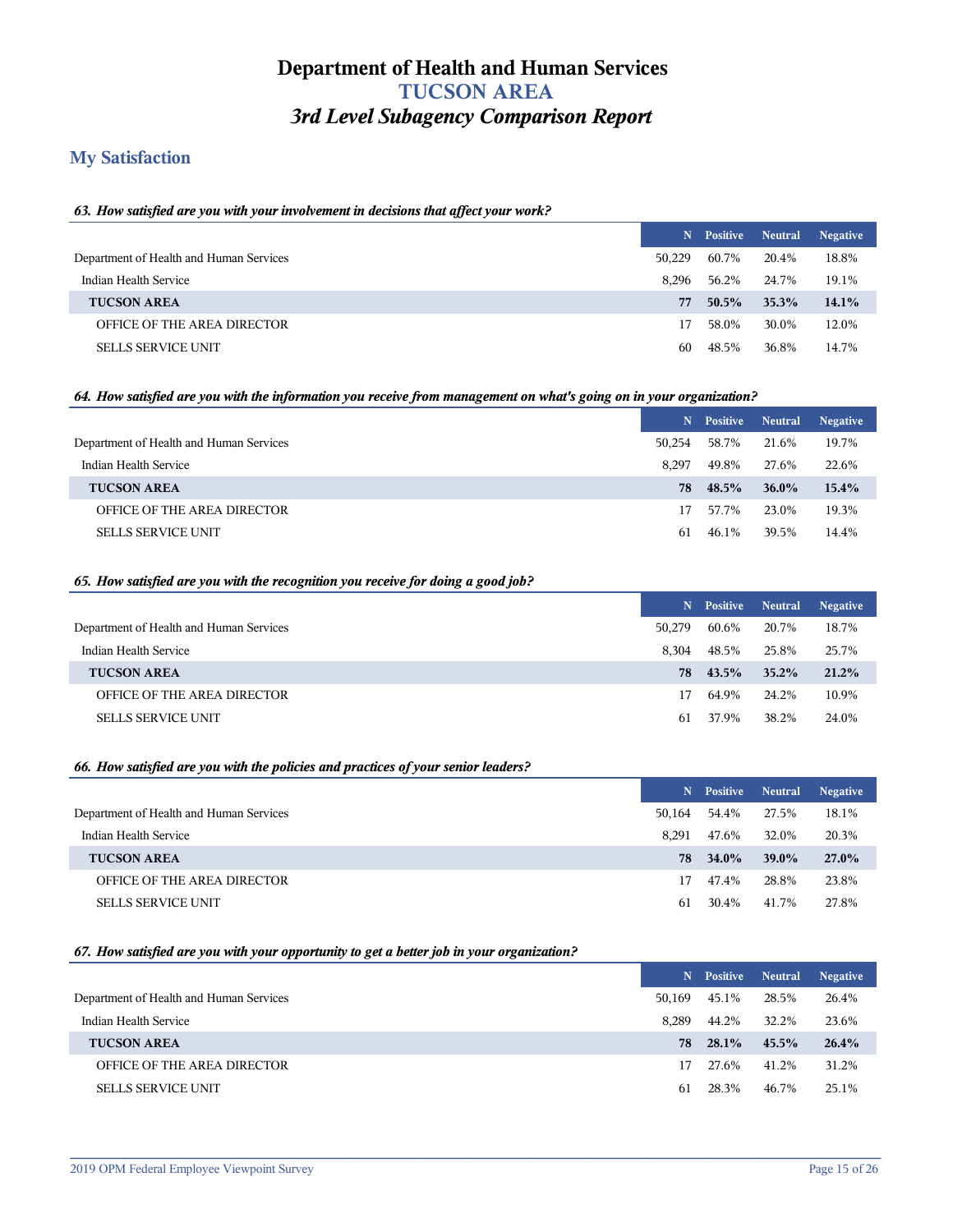## **My Satisfaction (continued)**

#### *68. How satisfied are you with the training you receive for your present job?*

|                                         |        | N Positive Neutral |          | <b>Negative</b> |
|-----------------------------------------|--------|--------------------|----------|-----------------|
| Department of Health and Human Services | 50.198 | 63.3%              | 21.8%    | 15.0%           |
| Indian Health Service                   | 8.302  | 54.5%              | 25.4%    | 20.1%           |
| <b>TUCSON AREA</b>                      | 77     | 45.7%              | $30.9\%$ | 23.4%           |
| OFFICE OF THE AREA DIRECTOR             | 17.    | 46.2%              | 34.6%    | 19.3%           |
| <b>SELLS SERVICE UNIT</b>               | 60.    | 45.5%              | 29.9%    | 24.6%           |

#### *69. Considering everything, how satisfied are you with your job?*

|                                         |        | N Positive | <b>Neutral</b> | <b>Negative</b> |
|-----------------------------------------|--------|------------|----------------|-----------------|
| Department of Health and Human Services | 50.225 | 74.3%      | 14.9%          | 10.7%           |
| Indian Health Service                   | 8.306  | 71.4%      | 18.0%          | 10.5%           |
| <b>TUCSON AREA</b>                      | 78.    | 67.6%      | 24.8%          | $7.6\%$         |
| OFFICE OF THE AREA DIRECTOR             | 17     | 68.6%      | 25.0%          | 6.4%            |
| <b>SELLS SERVICE UNIT</b>               | 61     | 67.3%      | 24.8%          | 7.9%            |

#### *70. Considering everything, how satisfied are you with your pay?*

|                                         | N.     | <b>Positive</b> Neutral |       | <b>Negative</b> |
|-----------------------------------------|--------|-------------------------|-------|-----------------|
| Department of Health and Human Services | 50.189 | 66.3%                   | 16.1% | 17.5%           |
| Indian Health Service                   | 8.282  | 60.6%                   | 19.0% | 20.4%           |
| <b>TUCSON AREA</b>                      | 77     | $60.2\%$                | 21.4% | 18.4%           |
| OFFICE OF THE AREA DIRECTOR             | 17     | 77.4%                   | 5.7%  | 16.9%           |
| <b>SELLS SERVICE UNIT</b>               | 60     | 55.6%                   | 25.7% | 18.8%           |

#### *71. Considering everything, how satisfied are you with your organization?*

|                                         | N.     | <b>Positive Neutral</b> |          | <b>Negative</b> |
|-----------------------------------------|--------|-------------------------|----------|-----------------|
| Department of Health and Human Services | 50.031 | 70.3%                   | 17.8%    | 11.9%           |
| Indian Health Service                   | 8.228  | 60.3%                   | 24.9%    | 14.8%           |
| <b>TUCSON AREA</b>                      | 77     | 56.5%                   | $23.2\%$ | 20.3%           |
| OFFICE OF THE AREA DIRECTOR             | 17     | 63.0%                   | 12.1%    | 24.8%           |
| <b>SELLS SERVICE UNIT</b>               | 60     | 54.8%                   | 26.1%    | 19.1%           |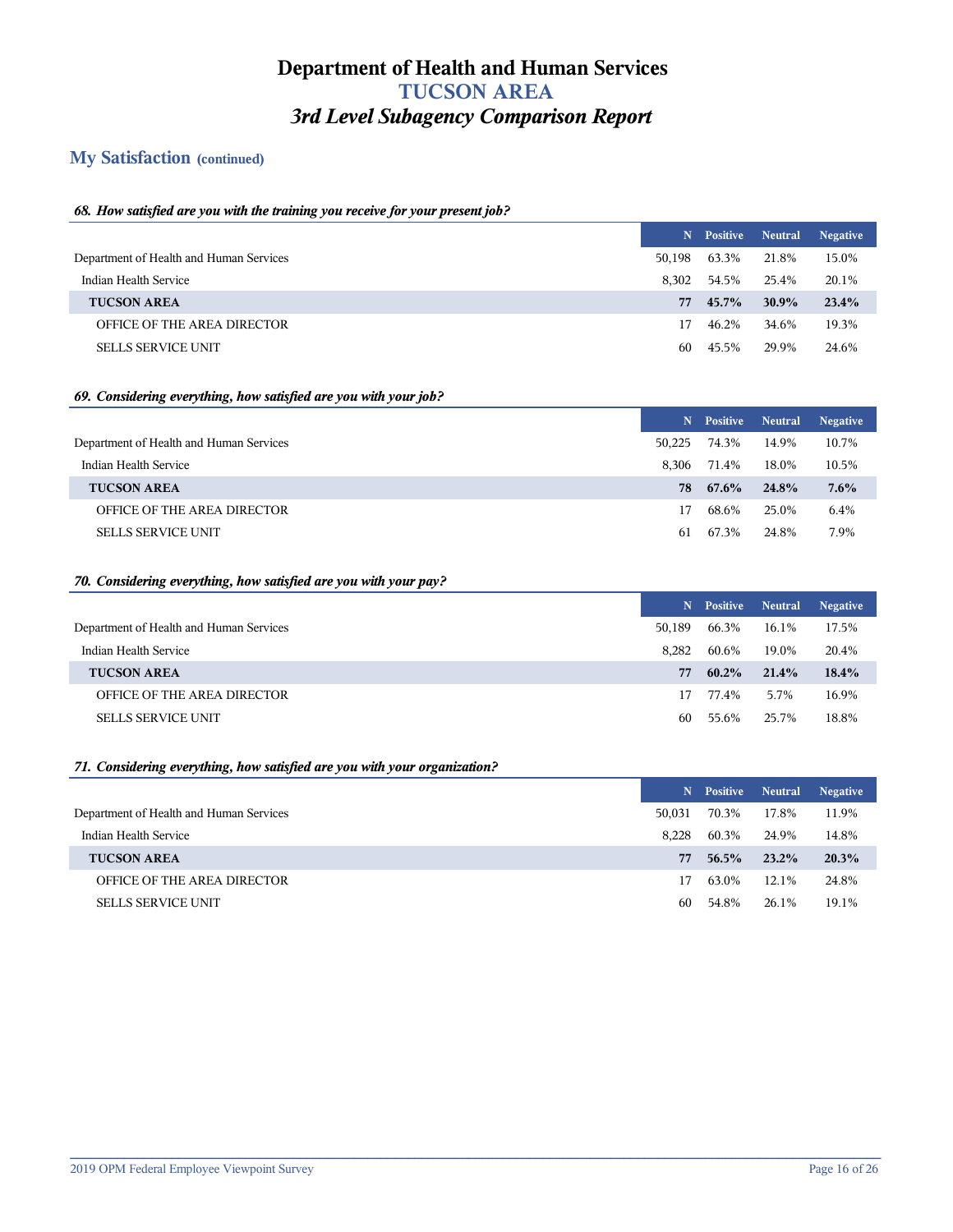## **Performance**

#### *72. Currently, in my work unit poor performers usually:*

|                                         | N      | <b>Remain</b><br>In Work<br><b>Unit And Continue</b><br>Improve<br>Over<br><b>Time</b> | Remain<br>In Work<br><b>Unit And</b><br>To:<br>Under-<br>perform | Leave<br>Work<br>Unit-<br><b>Removed or</b><br><b>Transferred</b> | Leave<br>Work<br>Unit-<br>Quit | No Poor<br><b>Performers</b><br>In Work<br>Unit | Do Not<br><b>Know</b> |
|-----------------------------------------|--------|----------------------------------------------------------------------------------------|------------------------------------------------------------------|-------------------------------------------------------------------|--------------------------------|-------------------------------------------------|-----------------------|
| Department of Health and Human Services | 37,857 | 20.1%                                                                                  | 48.0%                                                            | 9.1%                                                              | 2.6%                           | 20.2%                                           | 12,400                |
| Indian Health Service                   | 6,729  | 19.2%                                                                                  | 58.5%                                                            | 6.3%                                                              | 3.0%                           | 13.0%                                           | 1,584                 |
| <b>TUCSON AREA</b>                      | 63     | $20.0\%$                                                                               | 57.4%                                                            | $6.6\%$                                                           | $0.0\%$                        | $16.0\%$                                        | 15                    |
| OFFICE OF THE AREA DIRECTOR             | 11     | 26.9%                                                                                  | 53.9%                                                            | 10.0%                                                             | $0.0\%$                        | 9.2%                                            | 6                     |
| <b>SELLS SERVICE UNIT</b>               | 52     | 18.6%                                                                                  | 58.1%                                                            | 5.9%                                                              | $0.0\%$                        | 17.3%                                           | 9                     |

## **Partial Government Shutdown**

#### *73. Which of the following best describes the impact of the partial government shutdown (December 22, 2018 - January 25, 2019) on your working/pay status?*

|                                         | N      | No Impact<br>On<br>Working/<br><b>Pay Status</b> | No Work<br>And No<br>Pay Until<br>After<br><b>Shutdown</b> | Worked<br><b>Some But</b><br>No Pay<br>Until After<br><b>Shutdown</b> | Worked<br>Entire<br><b>Shutdown</b><br><b>But No Pay</b><br><b>Until After</b> | Other |
|-----------------------------------------|--------|--------------------------------------------------|------------------------------------------------------------|-----------------------------------------------------------------------|--------------------------------------------------------------------------------|-------|
| Department of Health and Human Services | 50,202 | 68.2%                                            | 10.8%                                                      | 4.6%                                                                  | 8.5%                                                                           | 7.8%  |
| Indian Health Service                   | 8,295  | 43.9%                                            | 5.4%                                                       | 4.5%                                                                  | 27.2%                                                                          | 19.0% |
| <b>TUCSON AREA</b>                      | 78     | 19.3%                                            | 4.1%                                                       | 9.8%                                                                  | 36.7%                                                                          | 30.0% |
| OFFICE OF THE AREA DIRECTOR             | 18     | 16.1%                                            | 18.5%                                                      | 21.3%                                                                 | 32.5%                                                                          | 11.7% |
| <b>SELLS SERVICE UNIT</b>               | 60     | 20.3%                                            | $0.0\%$                                                    | $6.6\%$                                                               | 37.9%                                                                          | 35.3% |

#### *74. How was your everyday work impacted during (if you worked) or after the partial government shutdown?*

|                                         | N,     | N <sub>0</sub><br>Impact | Slightly<br><b>Negative</b><br>Impact | Moderately<br><b>Negative</b><br>Impact | <b>Very</b><br><b>Negative</b><br>Impact | <b>Extremely</b><br><b>Negative</b><br>Impact |
|-----------------------------------------|--------|--------------------------|---------------------------------------|-----------------------------------------|------------------------------------------|-----------------------------------------------|
| Department of Health and Human Services | 49,757 | 43.9%                    | 21.1%                                 | 17.7%                                   | 10.4%                                    | 6.9%                                          |
| Indian Health Service                   | 8.273  | 28.7%                    | 21.9%                                 | 22.1%                                   | 15.4%                                    | 11.9%                                         |
| <b>TUCSON AREA</b>                      | 77     | 23.9%                    | $15.7\%$                              | 19.7%                                   | 24.9%                                    | 15.8%                                         |
| OFFICE OF THE AREA DIRECTOR             | 17     | 11.6%                    | 5.7%                                  | 30.9%                                   | 29.5%                                    | 22.3%                                         |
| <b>SELLS SERVICE UNIT</b>               | 60     | 27.2%                    | 18.4%                                 | 16.7%                                   | 23.6%                                    | 14.1%                                         |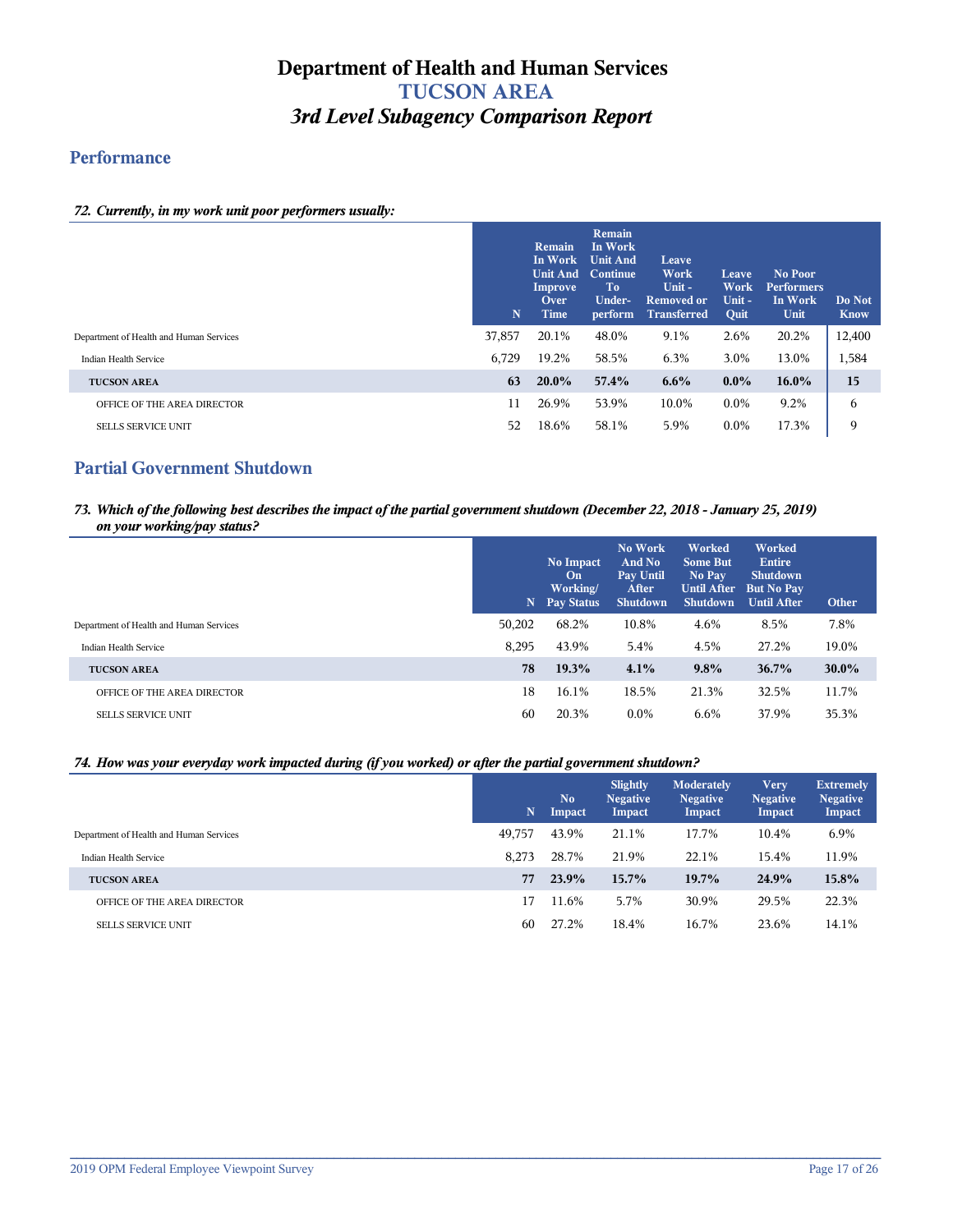## **Partial Government Shutdown (continued)**

#### *75. In what ways did the partial government shutdown negatively affect your work? (Check all that apply)*

|                                                                         | N      | Unmanage-<br>able<br>Workload | <b>Missed</b><br><b>Deadlines</b> | Unrecover-<br>able<br><b>Loss of</b><br>Work | Reduced<br><b>Customer</b><br><b>Service</b> | <b>Delayed</b><br>Work |
|-------------------------------------------------------------------------|--------|-------------------------------|-----------------------------------|----------------------------------------------|----------------------------------------------|------------------------|
| Department of Health and Human Services                                 | 27,319 | 20.8%                         | 37.1%                             | 15.1%                                        | 40.6%                                        | 63.2%                  |
| Indian Health Service                                                   | 5,793  | 19.6%                         | 32.2%                             | 13.0%                                        | 40.2%                                        | 44.4%                  |
| <b>TUCSON AREA</b>                                                      | 58     | $10.0\%$                      | $24.0\%$                          | 20.3%                                        | $30.2\%$                                     | 37.6%                  |
| OFFICE OF THE AREA DIRECTOR                                             | 15     | 12.7%                         | 32.9%                             | 32.7%                                        | 39.5%                                        | 67.5%                  |
| <b>SELLS SERVICE UNIT</b>                                               | 43     | 9.1%                          | 21.0%                             | 16.1%                                        | 27.1%                                        | 27.6%                  |
| If the response to item 74 was "It had no impact", item 75 was skipped. |        |                               |                                   |                                              |                                              | (continued)            |

#### *75. In what ways did the partial government shutdown negatively affect your work? (Check all that apply) (continued)*

|                                         | $\mathbf N$ | Reduced<br><b>Work</b><br>Quality | <b>Cutback Of</b><br><b>Critical</b><br>Work | <b>Time Lost</b><br><b>Restarting</b><br>Work | <b>Unmet</b><br><b>Statutory</b><br>Require-<br>ments | Other |
|-----------------------------------------|-------------|-----------------------------------|----------------------------------------------|-----------------------------------------------|-------------------------------------------------------|-------|
| Department of Health and Human Services | 27.319      | 23.2%                             | 22.6%                                        | 35.6%                                         | 9.4%                                                  | 29.3% |
| Indian Health Service                   | 5,793       | 32.2%                             | 22.6%                                        | 23.5%                                         | 11.1%                                                 | 40.0% |
| <b>TUCSON AREA</b>                      | 58          | 27.8%                             | 13.9%                                        | 27.1%                                         | 8.4%                                                  | 45.0% |
| OFFICE OF THE AREA DIRECTOR             | 15          | 26.1%                             | 13.9%                                        | 45.4%                                         | 6.7%                                                  | 27.2% |
| <b>SELLS SERVICE UNIT</b>               | 43          | 28.3%                             | 13.8%                                        | 20.9%                                         | 8.9%                                                  | 50.9% |

*If the response to item 74 was "It had no impact", item 75 was skipped.*

#### *76. Are you looking for another job because of the partial government shutdown?*

|                                         | N      | <b>Looking</b><br><b>Specifically</b><br><b>Because Of</b><br><b>Shutdown</b> | <b>Looking But</b><br><b>Shutdown Is</b><br>Only One Of<br><b>The Reasons</b> | Looking But<br><b>Shutdown</b><br>Had No<br>Influence | Not Looking<br>Currently |
|-----------------------------------------|--------|-------------------------------------------------------------------------------|-------------------------------------------------------------------------------|-------------------------------------------------------|--------------------------|
| Department of Health and Human Services | 49,832 | 1.3%                                                                          | 5.8%                                                                          | 16.7%                                                 | 76.2%                    |
| Indian Health Service                   | 8.272  | 1.9%                                                                          | 7.0%                                                                          | 13.7%                                                 | 77.4%                    |
| <b>TUCSON AREA</b>                      | 77     | 3.9%                                                                          | $11.6\%$                                                                      | 23.7%                                                 | 60.8%                    |
| OFFICE OF THE AREA DIRECTOR             | 18     | $0.0\%$                                                                       | 16.8%                                                                         | 35.2%                                                 | 48.0%                    |
| <b>SELLS SERVICE UNIT</b>               | 59     | 5.0%                                                                          | 10.1%                                                                         | 20.4%                                                 | 64.5%                    |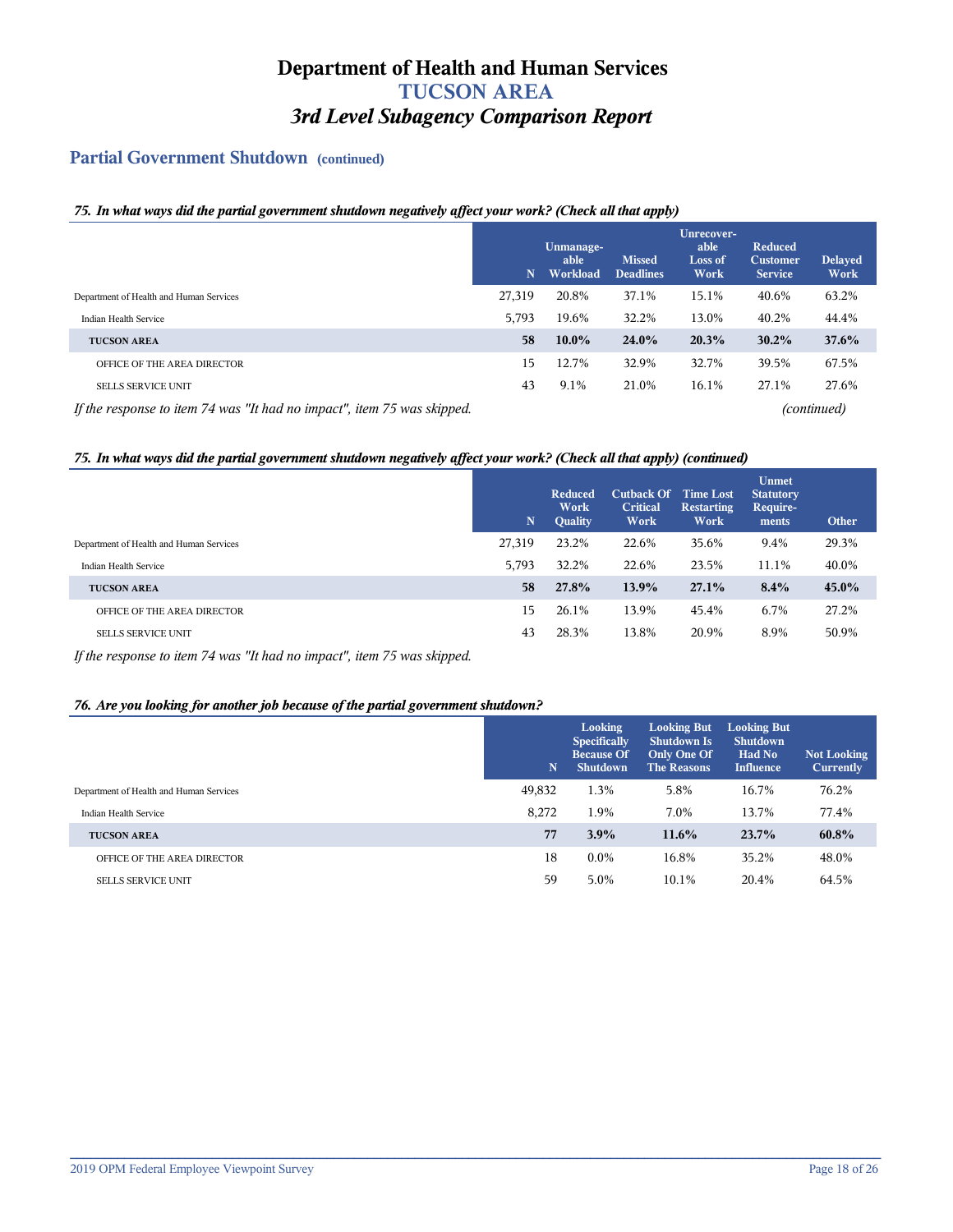## **Partial Government Shutdown (continued)**

#### *77. My agency provided the support (e.g., communication, assistance, guidance) I needed during the partial government shutdown.*

|                                         | N      | <b>Strongly</b><br>Agree | Agree | <b>Neither</b><br>Agree<br>nor<br><b>Disagree</b> | <b>Disagree</b> | <b>Strongly</b><br><b>Disagree</b> | N <sub>0</sub><br><b>Support</b><br><b>Required</b> |
|-----------------------------------------|--------|--------------------------|-------|---------------------------------------------------|-----------------|------------------------------------|-----------------------------------------------------|
| Department of Health and Human Services | 39,221 | 29.9%                    | 44.2% | 18.0%                                             | 5.0%            | 3.0%                               | 10,820                                              |
| Indian Health Service                   | 7.985  | 27.9%                    | 43.9% | 18.9%                                             | 5.4%            | 3.9%                               | 294                                                 |
| <b>TUCSON AREA</b>                      | 74     | 20.3%                    | 41.8% | 21.6%                                             | 8.2%            | 8.1%                               | 3                                                   |
| OFFICE OF THE AREA DIRECTOR             | 18     | 27.6%                    | 33.4% | 28.8%                                             | 5.2%            | 5.0%                               | $\mathbf{0}$                                        |
| <b>SELLS SERVICE UNIT</b>               | 56     | 18.1%                    | 44.4% | 19.3%                                             | 9.1%            | 9.0%                               | 3                                                   |

## **Work-Life**

#### *78. Please select the response below that BEST describes your current teleworking schedule.*

|                                         | <b>Telework</b> |                             |                                 |                        |                      |                             |  |
|-----------------------------------------|-----------------|-----------------------------|---------------------------------|------------------------|----------------------|-----------------------------|--|
|                                         | $\mathbf N$     | <b>Very</b><br>Infrequently | Only<br>$1-2$ Days<br>Per Month | $1-2$ Days<br>Per Week | 3-4 Days<br>Per Week | <b>Every</b><br>Work<br>Day |  |
| Department of Health and Human Services | 49,931          | 13.2%                       | 6.9%                            | 37.5%                  | 8.5%                 | 3.4%                        |  |
| Indian Health Service                   | 8,119           | 3.7%                        | 1.0%                            | 2.6%                   | 1.2%                 | 3.7%                        |  |
| <b>TUCSON AREA</b>                      | 77              | $3.0\%$                     | $2.6\%$                         | $0.0\%$                | $0.0\%$              | 4.1%                        |  |
| OFFICE OF THE AREA DIRECTOR             | 18              | 6.1%                        | $0.0\%$                         | $0.0\%$                | $0.0\%$              | $0.0\%$                     |  |
| <b>SELLS SERVICE UNIT</b>               | 59              | 2.1%                        | 3.4%                            | $0.0\%$                | $0.0\%$              | 5.2%                        |  |
|                                         |                 |                             |                                 |                        |                      |                             |  |

*(continued)*

#### *78. Please select the response below that BEST describes your current teleworking schedule. (continued)*

|                                         |             | <b>Do Not Telework</b>                         |                                   |                                                             |                                            |  |  |  |  |  |
|-----------------------------------------|-------------|------------------------------------------------|-----------------------------------|-------------------------------------------------------------|--------------------------------------------|--|--|--|--|--|
|                                         | $\mathbf N$ | <b>Must Be</b><br>Physically<br><b>Present</b> | <b>Technical</b><br><b>Issues</b> | <b>Not</b><br>Approved<br>T <sub>o</sub><br><b>Telework</b> | <b>Choose</b><br>Not To<br><b>Telework</b> |  |  |  |  |  |
| Department of Health and Human Services | 49,931      | 13.4%                                          | 1.7%                              | 5.8%                                                        | 9.5%                                       |  |  |  |  |  |
| Indian Health Service                   | 8,119       | 45.4%                                          | 4.6%                              | 16.5%                                                       | 21.4%                                      |  |  |  |  |  |
| <b>TUCSON AREA</b>                      | 77          | 44.7%                                          | 2.4%                              | 17.8%                                                       | 25.4%                                      |  |  |  |  |  |
| OFFICE OF THE AREA DIRECTOR             | 18          | 22.9%                                          | 5.0%                              | 50.1%                                                       | 16.0%                                      |  |  |  |  |  |
| <b>SELLS SERVICE UNIT</b>               | 59          | 51.0%                                          | 1.7%                              | 8.4%                                                        | 28.2%                                      |  |  |  |  |  |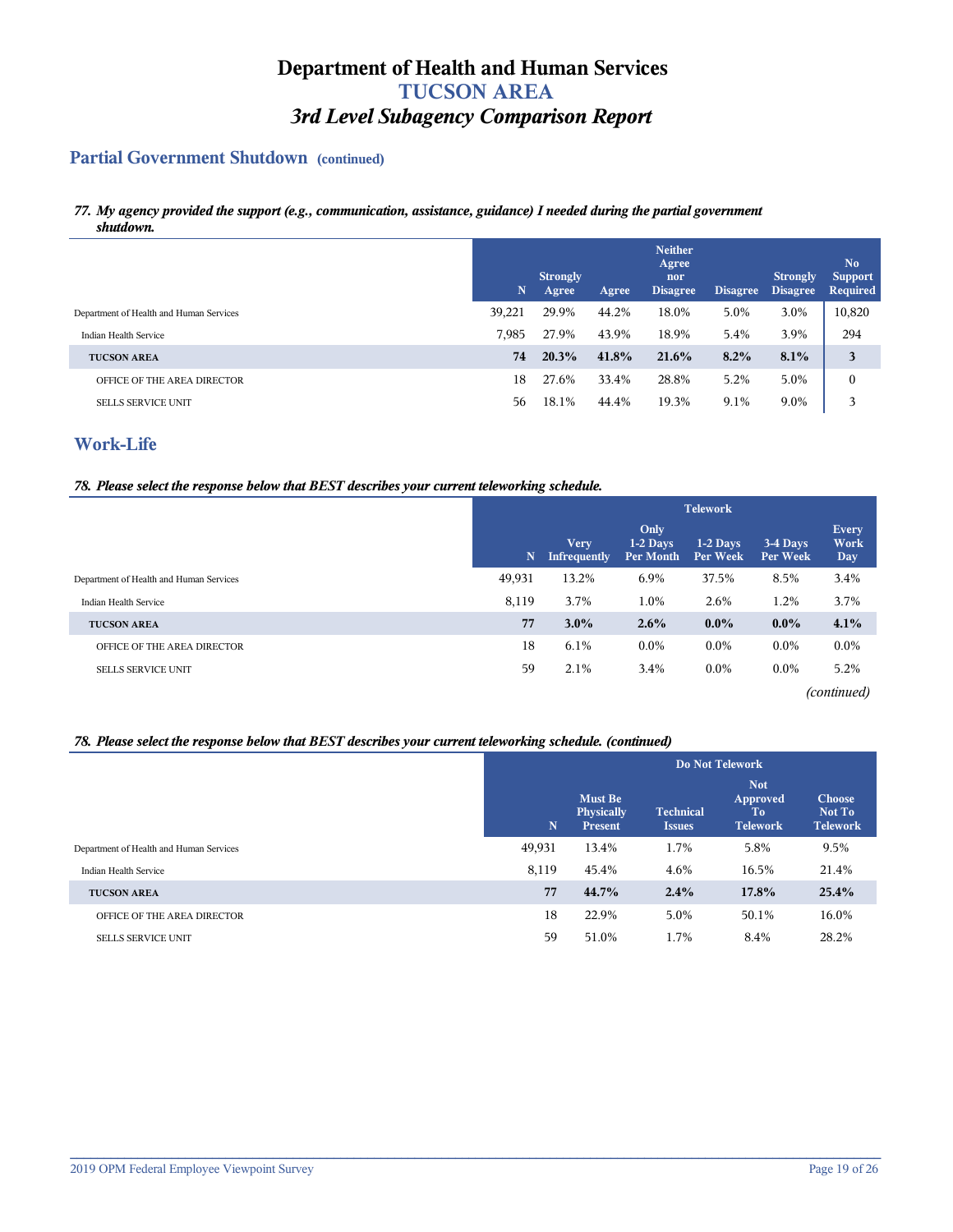## **Work-Life (continued)**

## *79. How satisfied are you with the Telework program in your agency?*

|                                         |        |       |         | N Positive Neutral Negative | <b>Choose</b><br>Not to<br>Participate | <b>Not</b><br><b>Available</b><br>to Me | <b>Unaware</b><br>of<br><b>Programs</b> |
|-----------------------------------------|--------|-------|---------|-----------------------------|----------------------------------------|-----------------------------------------|-----------------------------------------|
| Department of Health and Human Services | 39,985 | 77.2% | 13.3%   | 9.5%                        | 1,843                                  | 6,392                                   | 1,839                                   |
| Indian Health Service                   | 2.275  | 38.1% | 41.4%   | 20.5%                       | 326                                    | 3,942                                   | 1,673                                   |
| <b>TUCSON AREA</b>                      | 21     | 34.9% | 27.8%   | 37.3%                       | 7                                      | 38                                      | 12                                      |
| OFFICE OF THE AREA DIRECTOR             | 6      | 16.6% | $0.0\%$ | 83.4%                       | 2                                      |                                         | 3                                       |
| <b>SELLS SERVICE UNIT</b>               | 15.    | 41.9% | 38.4%   | 19.7%                       | כ                                      | 31                                      | 9                                       |

#### *80. Which of the following Work-Life programs have you participated in or used at your agency within the last 12 months? (Mark all that apply):*

|                                         |        | <b>Alternative</b><br>Work<br>N Schedules | <b>Health</b><br>and<br><b>Wellness</b><br><b>Programs</b> | <b>Employee</b><br><b>Assistance</b><br>Program -<br>EAP | Child<br>Care<br><b>Programs</b> | Elder<br>Care<br><b>Programs</b> | <b>None</b><br>Listed |
|-----------------------------------------|--------|-------------------------------------------|------------------------------------------------------------|----------------------------------------------------------|----------------------------------|----------------------------------|-----------------------|
| Department of Health and Human Services | 49,733 | 38.4%                                     | 38.5%                                                      | 7.1%                                                     | 4.0%                             | 0.9%                             | 36.8%                 |
| Indian Health Service                   | 8,190  | 26.8%                                     | 35.7%                                                      | 6.1%                                                     | 0.9%                             | 0.5%                             | 46.2%                 |
| <b>TUCSON AREA</b>                      | 77     | 23.7%                                     | 29.6%                                                      | 9.2%                                                     | $2.6\%$                          | $0.0\%$                          | 49.3%                 |
| OFFICE OF THE AREA DIRECTOR             | 18     | 22.1%                                     | 16.3%                                                      | 5.5%                                                     | 11.7%                            | $0.0\%$                          | 55.3%                 |
| <b>SELLS SERVICE UNIT</b>               | 59     | 24.1%                                     | 33.4%                                                      | 10.2%                                                    | $0.0\%$                          | $0.0\%$                          | 47.6%                 |

#### *81. How satisfied are you with the following Work-Life programs in your agency? Alternative Work Schedules (for example, compressed work schedule, flexible work schedule)*

|                                         |        |       |       | N Positive Neutral Negative | <b>Choose</b><br>Not to<br>Participate | <b>Not</b><br><b>Available</b><br>to Me | <b>Unaware</b><br>$\sigma$<br>Programs |
|-----------------------------------------|--------|-------|-------|-----------------------------|----------------------------------------|-----------------------------------------|----------------------------------------|
| Department of Health and Human Services | 32.415 | 78.0% | 16.6% | 5.3%                        | 8,982                                  | 6,189                                   | 2,159                                  |
| Indian Health Service                   | 4.747  | 61.3% | 27.9% | 10.7%                       | 458                                    | 2,111                                   | 889                                    |
| <b>TUCSON AREA</b>                      | 45     | 56.2% | 30.3% | $13.4\%$                    | 5.                                     | 20                                      | 7                                      |
| OFFICE OF THE AREA DIRECTOR             | 8.     | 38.7% | 23.7% | 37.6%                       | 2                                      | 5                                       | 3                                      |
| <b>SELLS SERVICE UNIT</b>               | 37     | 59.9% | 31.7% | 8.4%                        |                                        | 15                                      | 4                                      |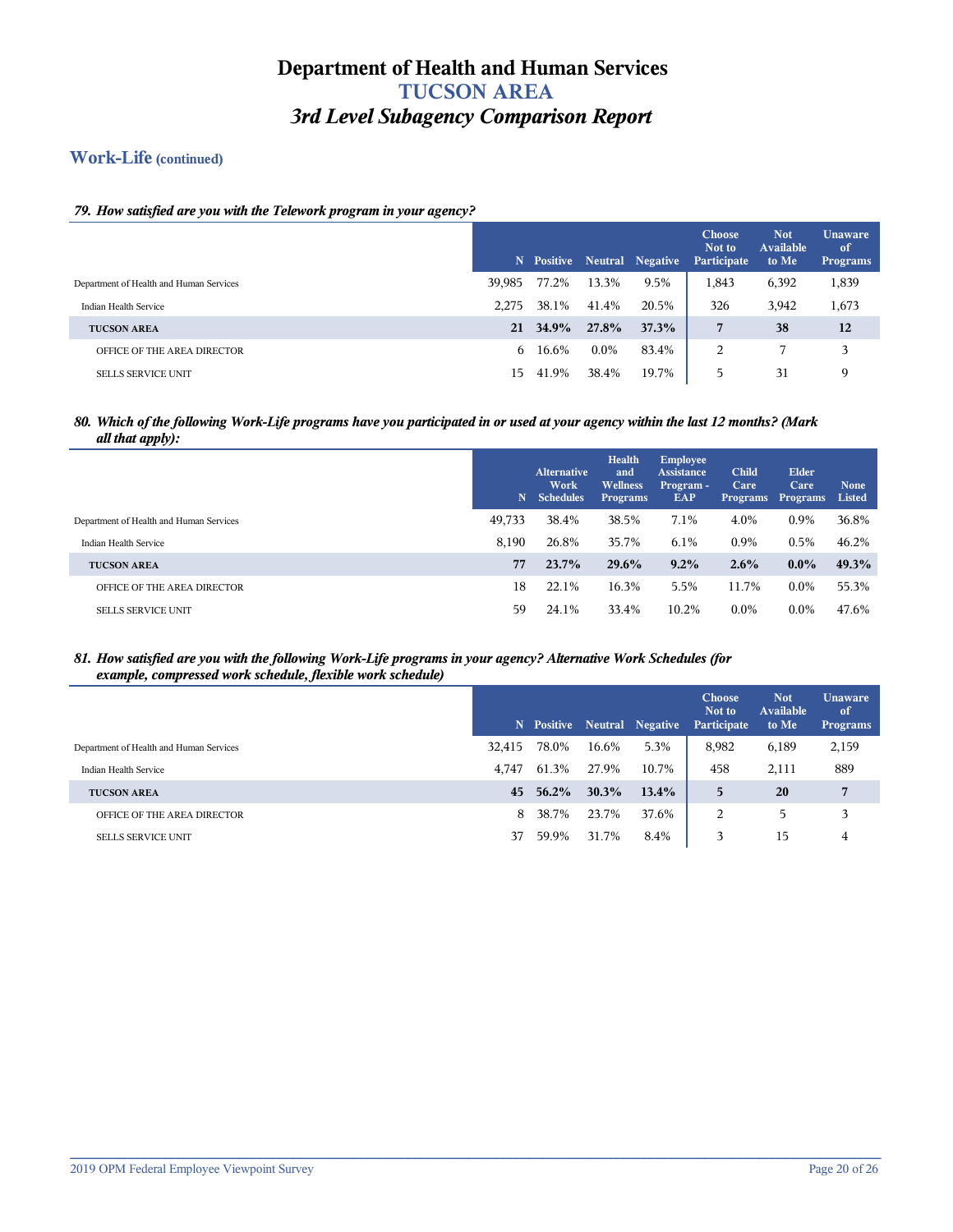### **Work-Life (continued)**

*82. How satisfied are you with the following Work-Life programs in your agency? Health and Wellness Programs (for example, onsite exercise, flu vaccination, medical screening, CPR training, health and wellness fair)*

|                                         |        |       |       | N Positive Neutral Negative | <b>Choose</b><br>Not to<br>Participate | <b>Not</b><br><b>Available</b><br>to Me | Unaware<br>of<br><b>Programs</b> |
|-----------------------------------------|--------|-------|-------|-----------------------------|----------------------------------------|-----------------------------------------|----------------------------------|
| Department of Health and Human Services | 38,580 | 78.6% | 18.0% | 3.4%                        | 7,136                                  | 1,832                                   | 2,065                            |
| Indian Health Service                   | 6.549  | 68.1% | 25.5% | 6.4%                        | 424                                    | 627                                     | 604                              |
| <b>TUCSON AREA</b>                      | 54     | 58.7% | 34.1% | $7.2\%$                     | 6                                      | 11                                      | 6                                |
| OFFICE OF THE AREA DIRECTOR             | 10     | 61.7% | 28.6% | 9.7%                        | 2                                      | 5.                                      |                                  |
| <b>SELLS SERVICE UNIT</b>               | 44     | 58.1% | 35.3% | 6.6%                        | 4                                      | <sub>6</sub>                            | 5                                |

#### *83. How satisfied are you with the following Work-Life programs in your agency? Employee Assistance Program - EAP (for example, short-term counseling, referral services, legal services, information services)*

|                                         |        |          |       | N Positive Neutral Negative | <b>Choose</b><br>Not to<br>Participate | <b>Not</b><br>Available<br>to Me | <b>Unaware</b><br>of<br><b>Programs</b> |
|-----------------------------------------|--------|----------|-------|-----------------------------|----------------------------------------|----------------------------------|-----------------------------------------|
| Department of Health and Human Services | 22,813 | 49.8%    | 45.5% | 4.7%                        | 20,453                                 | 1,113                            | 5,014                                   |
| Indian Health Service                   | 4.577  | 40.7%    | 53.0% | 6.3%                        | 1,938                                  | 475                              | 1,181                                   |
| <b>TUCSON AREA</b>                      | 41     | $40.6\%$ | 52.5% | $6.9\%$                     | 20                                     | $\overline{\mathbf{4}}$          | 12                                      |
| OFFICE OF THE AREA DIRECTOR             | 10     | 40.6%    | 49.7% | 9.7%                        | 5                                      | $\mathbf{0}$                     | 3                                       |
| <b>SELLS SERVICE UNIT</b>               | 31     | 40.6%    | 53.3% | $6.1\%$                     | 15                                     | 4                                | 9                                       |

#### *84. How satisfied are you with the following Work-Life programs in your agency? Child Care Programs (for example, child care center, parenting classes and support groups, back-up care, subsidy, flexible spending account)*

|                                         |        |         |       | N Positive Neutral Negative | <b>Choose</b><br>Not to<br>Participate | <b>Not</b><br><b>Available</b><br>to Me | <b>Unaware</b><br>of<br><b>Programs</b> |
|-----------------------------------------|--------|---------|-------|-----------------------------|----------------------------------------|-----------------------------------------|-----------------------------------------|
| Department of Health and Human Services | 16,347 | 38.2%   | 55.9% | 5.9%                        | 23,300                                 | 4,668                                   | 5,045                                   |
| Indian Health Service                   | 2.800  | 23.3%   | 68.4% | 8.3%                        | 1,613                                  | 1,866                                   | 1,899                                   |
| <b>TUCSON AREA</b>                      | 22     | 22.9%   | 68.8% | 8.3%                        | 13                                     | 22                                      | 20                                      |
| OFFICE OF THE AREA DIRECTOR             |        | 5 43.0% | 57.0% | $0.0\%$                     | 4                                      | 5                                       | 4                                       |
| <b>SELLS SERVICE UNIT</b>               | 17     | 17.3%   | 72.1% | 10.7%                       | Q                                      | 17                                      | 16                                      |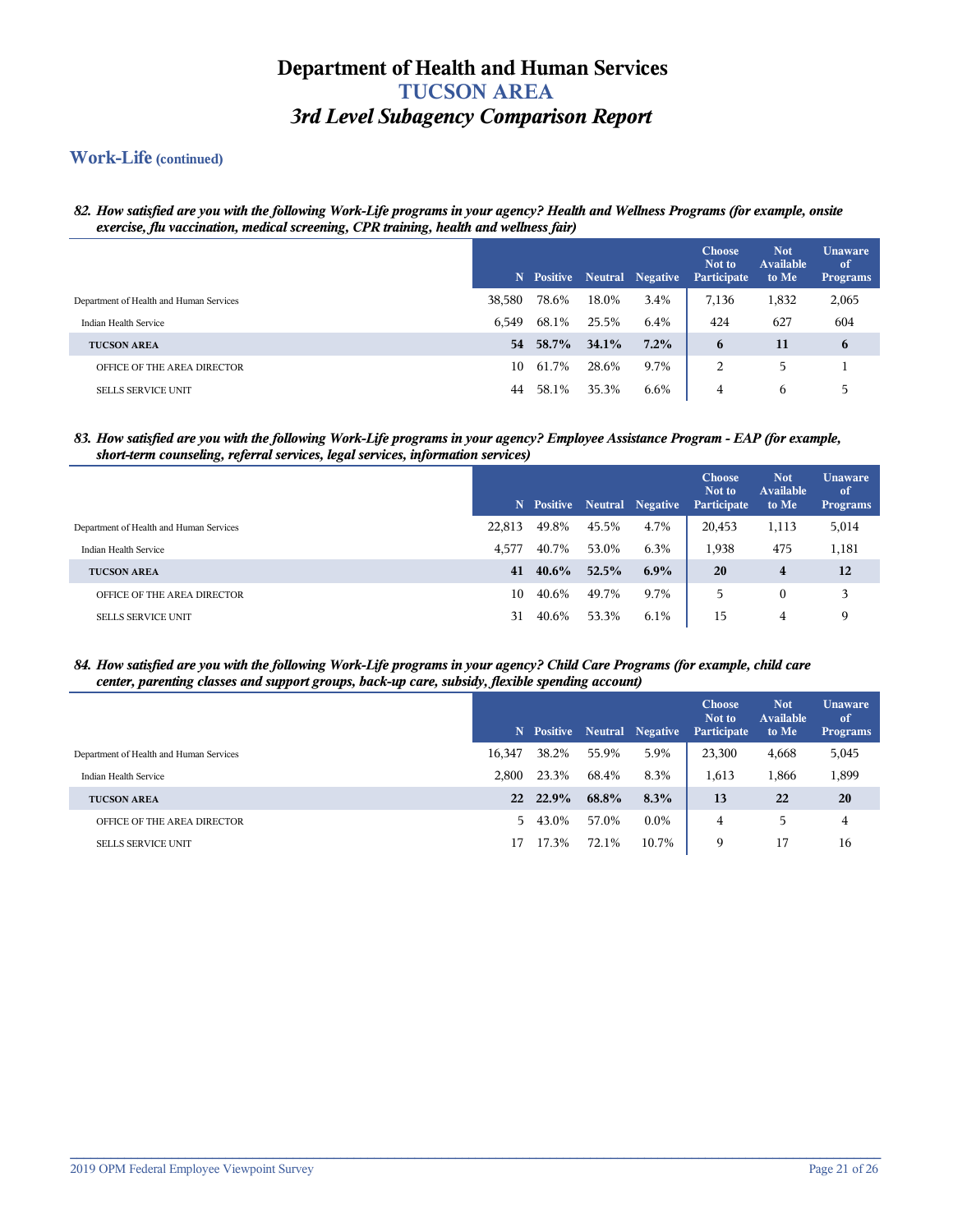## **Work-Life (continued)**

#### *85. How satisfied are you with the following Work-Life programs in your agency? Elder Care Programs (for example, elder/adult care, support groups, resources)*

|                                         |        |         |       | N Positive Neutral Negative | <b>Choose</b><br>Not to<br>Participate | <b>Not</b><br>Available<br>to Me | <b>Unaware</b><br>of<br>Programs |
|-----------------------------------------|--------|---------|-------|-----------------------------|----------------------------------------|----------------------------------|----------------------------------|
| Department of Health and Human Services | 13,352 | 28.6%   | 67.7% | 3.7%                        | 23,530                                 | 4,053                            | 8,285                            |
| Indian Health Service                   | 2.709  | 23.0%   | 69.8% | 7.2%                        | 1,517                                  | 1,753                            | 2,173                            |
| <b>TUCSON AREA</b>                      | 23     | 21.5%   | 70.5% | $8.0\%$                     | 12                                     | 20                               | 21                               |
| OFFICE OF THE AREA DIRECTOR             | 5.     | $0.0\%$ | 80.5% | 19.5%                       | 3                                      | 5                                | 5                                |
| <b>SELLS SERVICE UNIT</b>               | 18     | 27.0%   | 68.0% | 5.0%                        | 9                                      | 15                               | 16                               |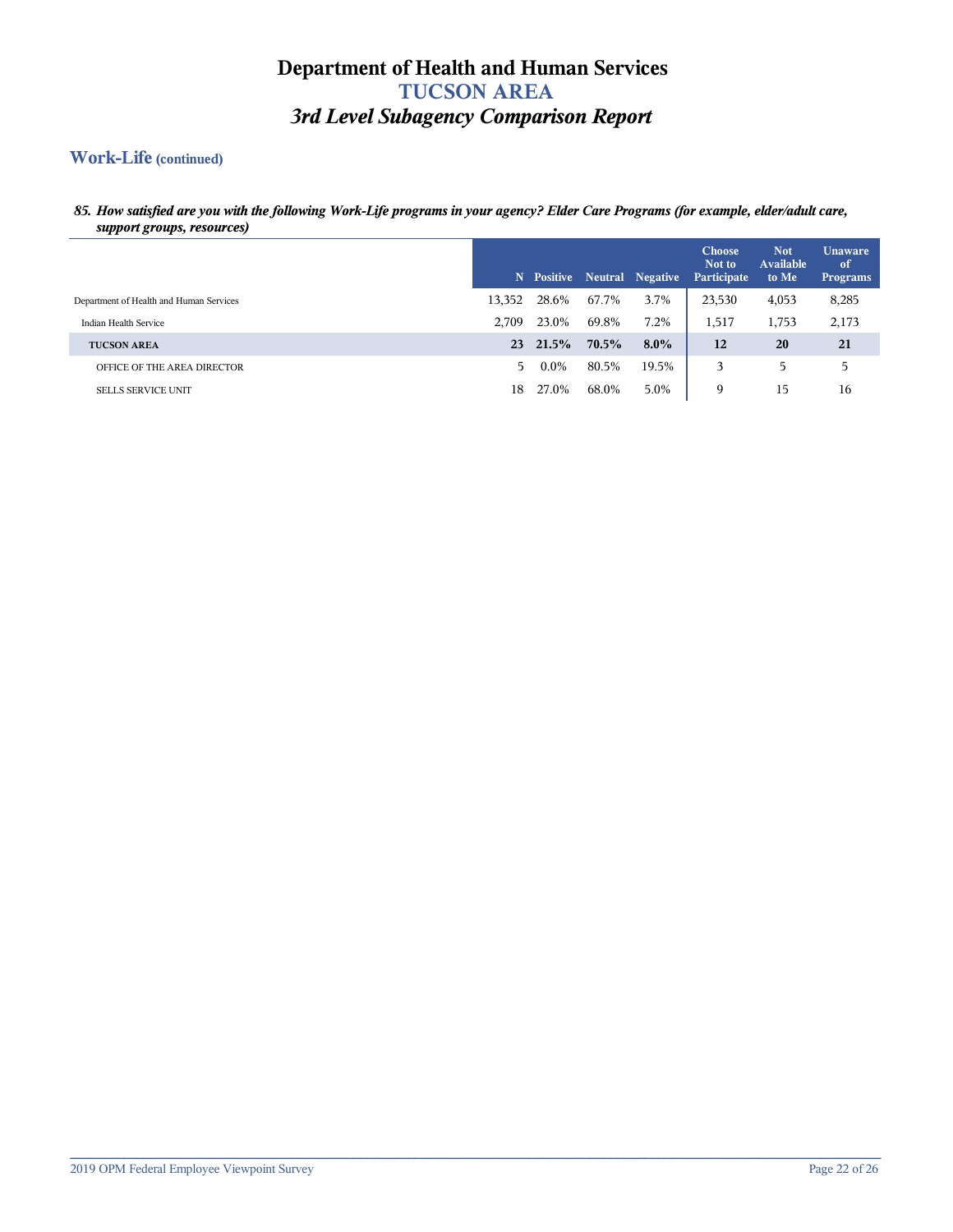## **My Employment Demographics**

| Where do you work? |               |
|--------------------|---------------|
|                    | $\frac{0}{0}$ |
| Headquarters       | 4.1%          |
| Field              | 95.9%         |

#### *What is your supervisory status?*

|                | $\frac{0}{6}$ |
|----------------|---------------|
| Senior Leader  | 6.5%          |
| Manager        | 5.2%          |
| Supervisor     | 15.6%         |
| Team Leader    | 13.0%         |
| Non-Supervisor | 59.7%         |

#### *What is your pay category/grade?*

|                                                      | $\frac{0}{0}$ |
|------------------------------------------------------|---------------|
| Federal Wage System                                  | 7.7%          |
| GS 1-6                                               | 23.1%         |
| GS 7-12                                              | 48.7%         |
| GS 13-15                                             | 12.8%         |
| Senior Executive Service                             | 1.3%          |
| Senior Level (SL) or Scientific or Professional (ST) | $0.0\%$       |
| Other                                                | 6.4%          |

#### *What is your US military service status?*

|                                         | $\frac{0}{0}$ |
|-----------------------------------------|---------------|
| No Prior Military Service               | 92.0%         |
| Currently in National Guard or Reserves | 1.3%          |
| Retired                                 | 1.3%          |
| Separated or Discharged                 | 5.3%          |

**\_\_\_\_\_\_\_\_\_\_\_\_\_\_\_\_\_\_\_\_\_\_\_\_\_\_\_\_\_\_\_\_\_\_\_\_\_\_\_\_\_\_\_\_\_\_\_\_\_\_\_\_\_\_\_\_\_\_\_\_\_\_\_\_\_\_\_\_\_\_\_\_\_\_\_\_\_\_\_\_\_\_\_\_\_\_\_\_\_\_\_\_\_\_\_\_\_\_\_\_\_\_\_\_\_\_\_\_\_\_\_\_\_\_\_\_\_\_\_\_**

Note: Percentages for demographic questions are unweighted.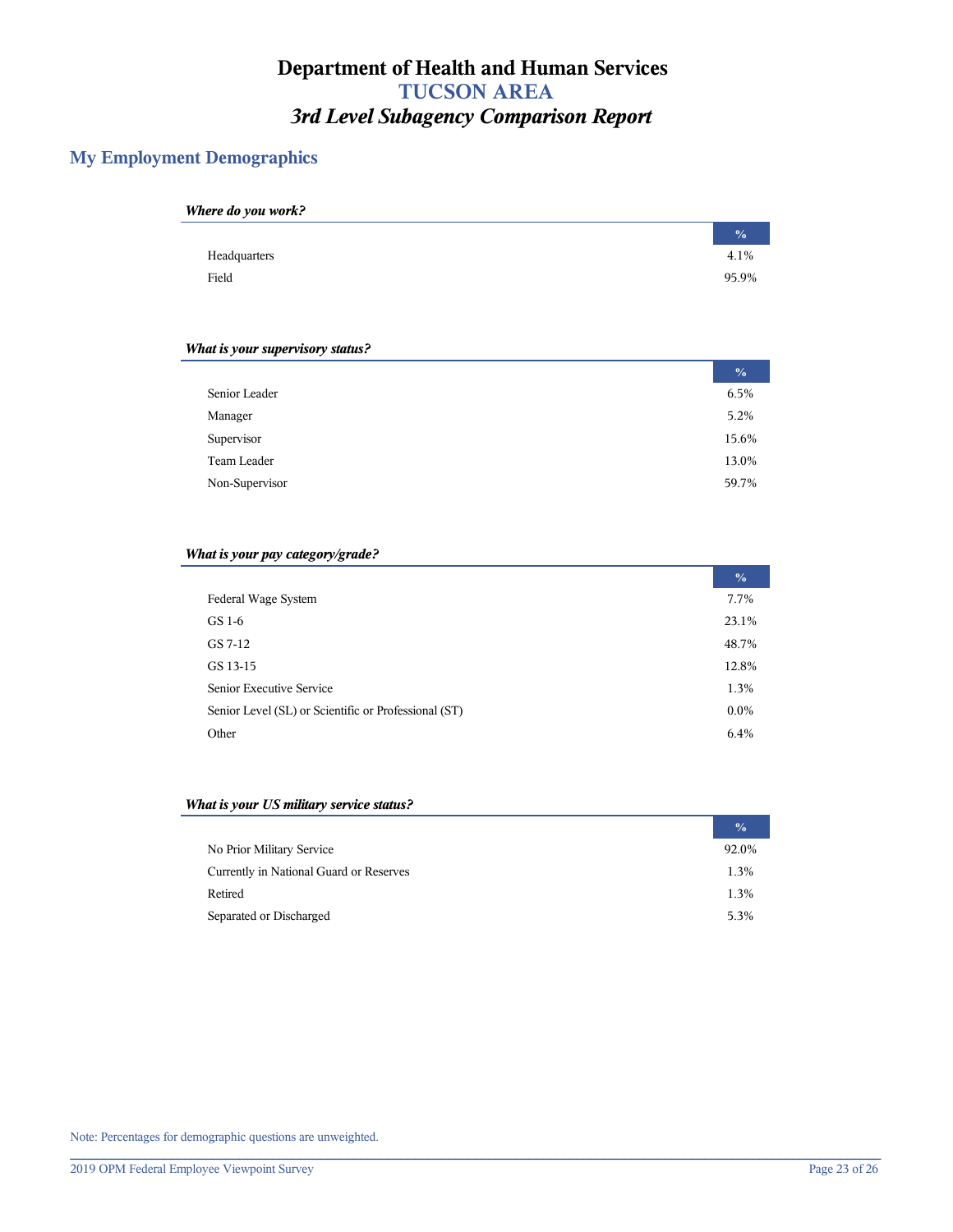## **My Employment Demographics (continued)**

| How long have you been with the Federal Government (excluding military service)? |               |
|----------------------------------------------------------------------------------|---------------|
|                                                                                  | $\frac{0}{0}$ |
| Less than 1 year                                                                 | $0.0\%$       |
| 1 to 3 years                                                                     | 1.3%          |
| 4 to 5 years                                                                     | 6.4%          |
| 6 to 10 years                                                                    | 16.7%         |
| 11 to $14$ years                                                                 | 15.4%         |
| 15 to 20 years                                                                   | 29.5%         |
| More than 20 years                                                               | 30.8%         |
|                                                                                  |               |

#### *How long have you been with your current agency (for example, Department of Justice, Environmental Protection Agency)?*

|                    | $\frac{0}{0}$ |
|--------------------|---------------|
| Less than 1 year   | 2.6%          |
| 1 to 3 years       | 1.3%          |
| 4 to 5 years       | 7.8%          |
| 6 to 10 years      | 20.8%         |
| 11 to 14 years     | 15.6%         |
| 15 to 20 years     | 29.9%         |
| More than 20 years | 22.1%         |

#### *Are you considering leaving your organization within the next year, and if so, why?*

|                                                         | $\frac{0}{0}$ |
|---------------------------------------------------------|---------------|
| No                                                      | 59.0%         |
| Yes, to retire                                          | 9.0%          |
| Yes, to take another job within the Federal Government  | 21.8%         |
| Yes, to take another job outside the Federal Government | 5.1%          |
| Yes, other                                              | 5.1%          |

#### *I am planning to retire:*

|                              | $\frac{0}{0}$ |
|------------------------------|---------------|
| Within one year              | 2.6%          |
| Between one and three years  | 22.4%         |
| Between three and five years | 7.9%          |
| Five or more years           | 67.1%         |

**\_\_\_\_\_\_\_\_\_\_\_\_\_\_\_\_\_\_\_\_\_\_\_\_\_\_\_\_\_\_\_\_\_\_\_\_\_\_\_\_\_\_\_\_\_\_\_\_\_\_\_\_\_\_\_\_\_\_\_\_\_\_\_\_\_\_\_\_\_\_\_\_\_\_\_\_\_\_\_\_\_\_\_\_\_\_\_\_\_\_\_\_\_\_\_\_\_\_\_\_\_\_\_\_\_\_\_\_\_\_\_\_\_\_\_\_\_\_\_\_**

Note: Percentages for demographic questions are unweighted.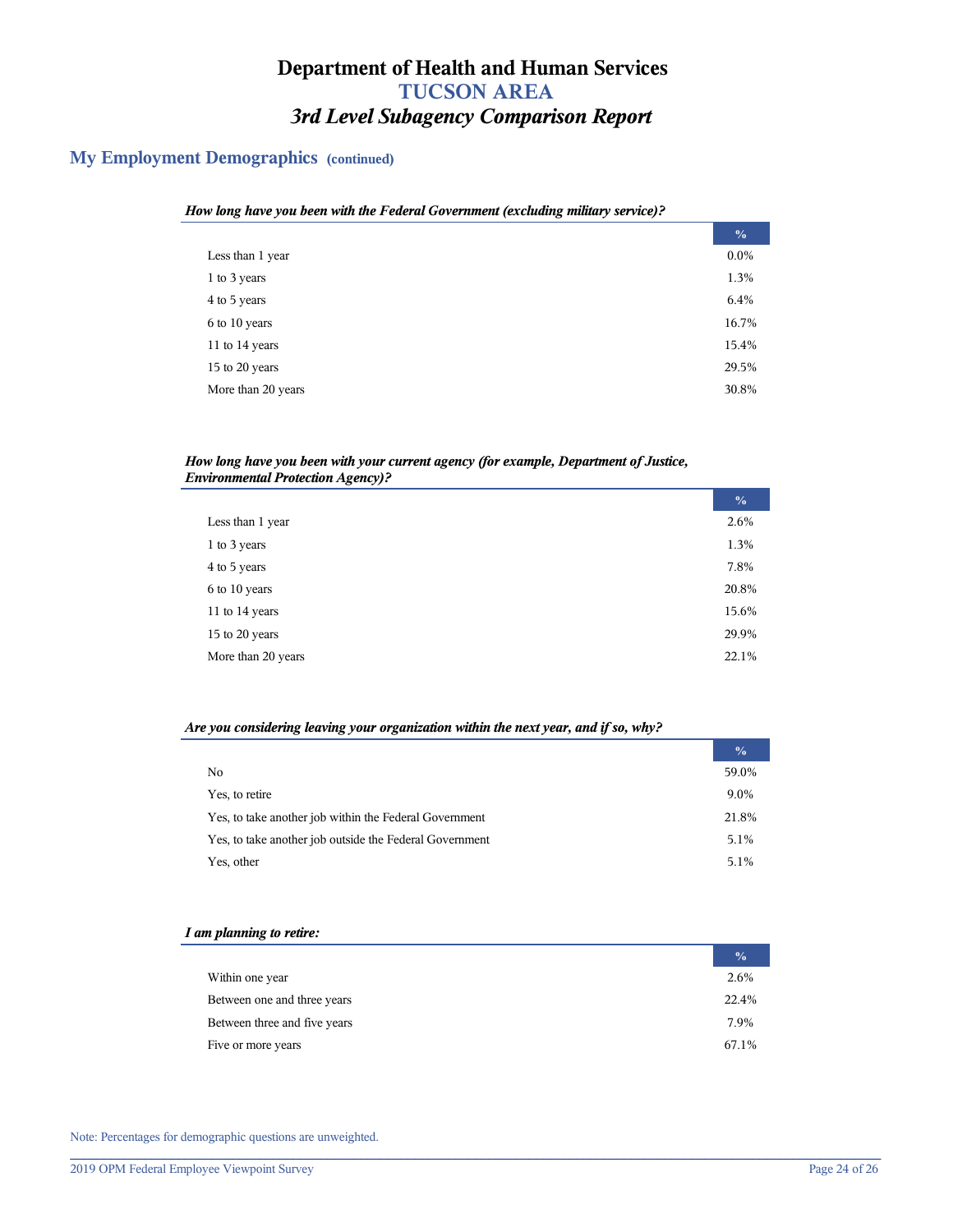## **My Personal Demographics**

| Are you of Hispanic, Latino, or Spanish origin? |               |
|-------------------------------------------------|---------------|
|                                                 | $\frac{0}{0}$ |
| Yes                                             | 10.4%         |
| No                                              | 89.6%         |

#### *Please select the racial category or categories with which you most closely identify.*

|                                  | $\frac{0}{0}$ |
|----------------------------------|---------------|
| White                            | 19.7%         |
| <b>Black or African American</b> | $0.0\%$       |
| All other races                  | 80.3%         |

#### *What is your age group?*

|                                                                                                                | $\frac{0}{0}$ |  |
|----------------------------------------------------------------------------------------------------------------|---------------|--|
| 29 years and under                                                                                             |               |  |
| 30-39 years old                                                                                                |               |  |
| 40-49 years old                                                                                                |               |  |
| 50-59 years old                                                                                                |               |  |
| 60 years or older                                                                                              |               |  |
| $I_{\alpha}$ and $I_{\alpha}$ are compressed when any single demographic extension has fought than A necessary |               |  |

## *Note: All results are suppressed when any single demographic category has fewer than 4 responses.*

#### *What is the highest degree or level of education you have completed?*

|                                                 | $\frac{0}{0}$ |
|-------------------------------------------------|---------------|
| Less than High School/ High School Diploma/ GED | 11.7%         |
| Certification/Some College/Associate's Degree   | 39.0%         |
| <b>Bachelor's Degree</b>                        | 27.3%         |
| Advanced Degrees (Post Bachelor's Degree)       | 22.1%         |

#### *Are you an individual with a disability?*

|          | $\frac{6}{10}$ |
|----------|----------------|
| Yes      | --             |
| $\rm No$ | --             |
|          |                |

*Note: All results are suppressed when any single demographic category has fewer than 4 responses.*

Note: Percentages for demographic questions are unweighted. For confidentiality reasons, percentages for the 'My Personal Demographics' questions may be suppressed. Any suppressed percentages are noted.